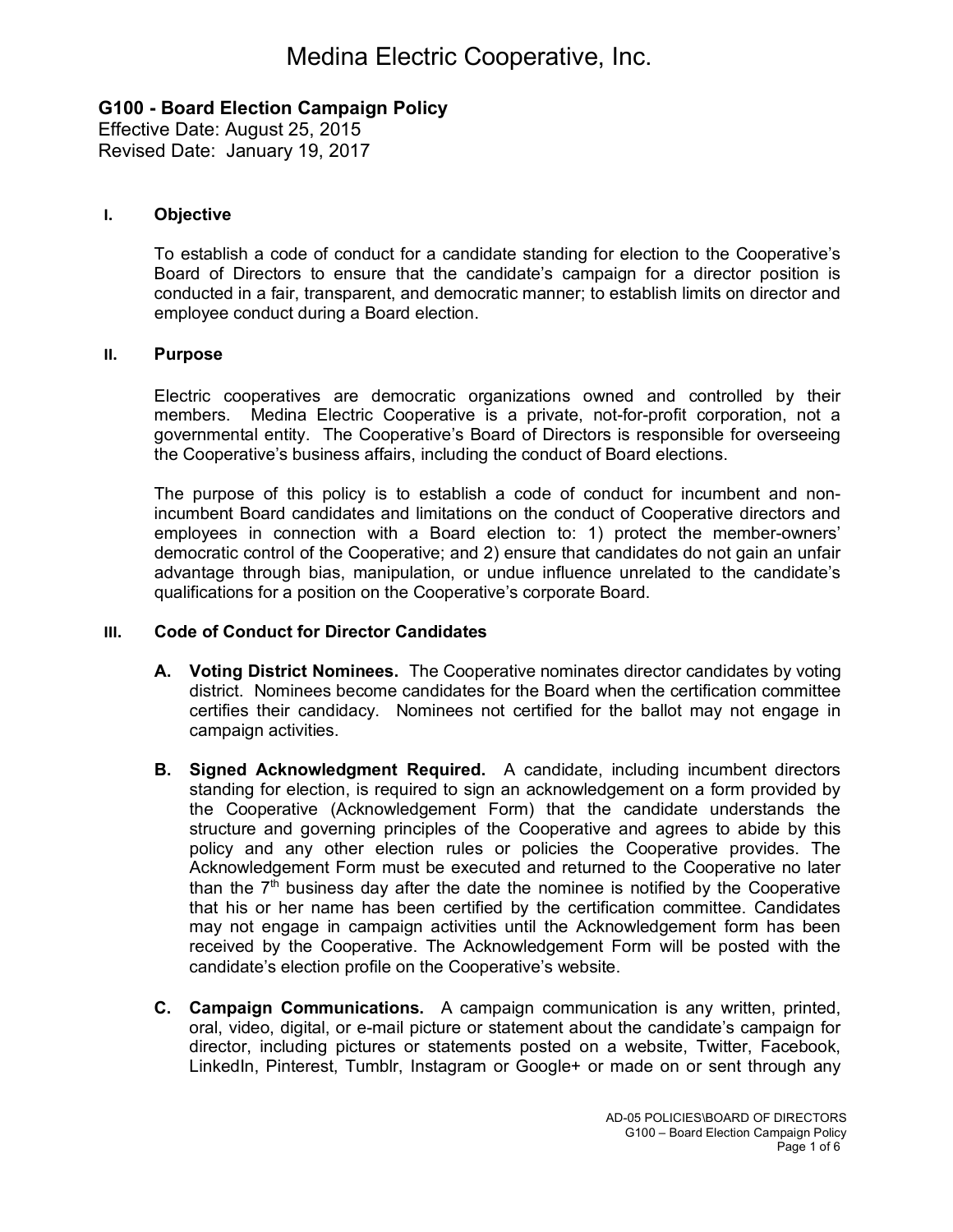other medium or social media site existing now or arising during the campaign ("campaign communications or materials").

- 1. A candidate is prohibited from representing or implying in any campaign communication that the candidate is endorsed by the Cooperative, the Board of Directors, an individual director, or a Cooperative employee.
- 2. A candidate shall not use the Cooperative's logo or letterhead in any campaign communication.
- 3. A candidate's campaign communications must be factually accurate and must not misrepresent the positions or actions of the candidate's opponents, other candidates standing for election, the Cooperative, or the Cooperative's Board of Directors, management, and employees.
- 4. A candidate is responsible for exercising due diligence to ensure that campaign communications made by or on behalf of the candidate are factually accurate and do not misrepresent the positions or actions of the candidate's opponents, other candidates standing for election, the Cooperative, or the Cooperative's Board of Directors, management, and employees.
- 5. A candidate shall not disseminate, publish, or circulate any campaign communication without a disclaimer of the address and name of the candidate or the candidate's committee responsible for preparing, disseminating, publishing, or circulating the campaign communication. The disclaimer shall read: "Prepared and paid for by [Name and address of candidate or candidate's committee];"
- 6. A candidate is prohibited from campaigning at or placing campaign posters, signs or other campaign-related materials on the real estate, facilities, or other property owned by the Cooperative, except that:
	- a) during the voting period, which begins on the date the ballots are mailed to the membership and ends three (3) calendar days before the date of the Annual Meeting, a candidate may campaign and a candidate or the candidate's representatives may place or distribute campaign signs and materials at least 100 feet from any Cooperative office.
	- b) all contact with members shall be courteous and not disruptive to member access to member meetings or Cooperative facilities. A candidate shall be responsible for the conduct of his or her representatives and shall take immediate corrective action if a representative's conduct violates this requirement.
	- c) a candidate is prohibited from placing any campaign material of any kind on a power pole.
- 7. A candidate is responsible for taking down or removing all campaign posters, signs, and other printed communications within 24 hours after the conclusion of the voting period.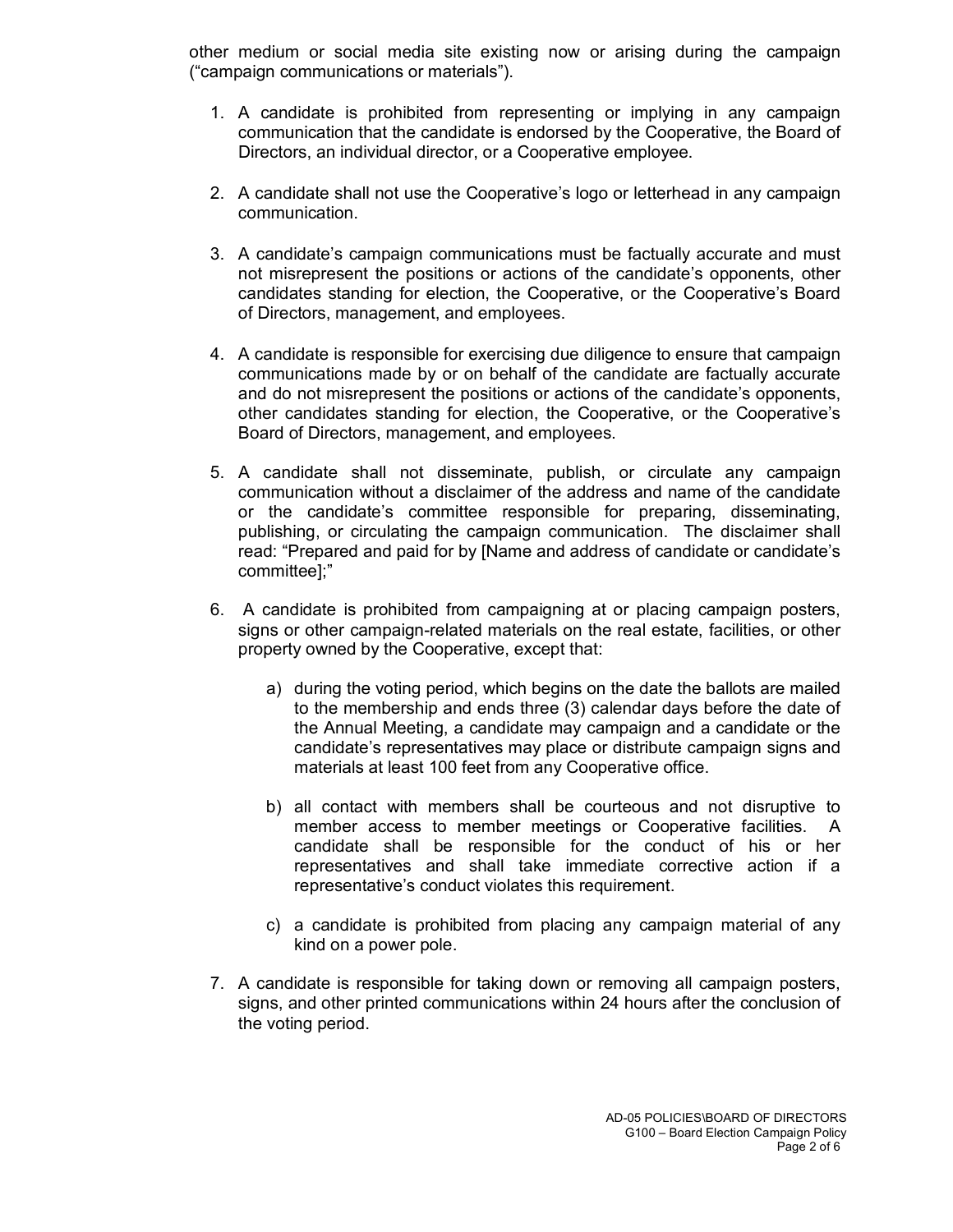# **D. Candidate Conduct**

- 1. A candidate is prohibited from engaging in dishonest or unethical practices or activities or conspiring, soliciting or arranging for any individual, natural or nonnatural member, group of members, person, group of persons, business, or other entity to engage in such activities, including:
	- a) Casting more than one ballot per member;
	- b) Altering or tampering with an electronic, digital, or paper ballot provided to a member;
	- c) Distributing a ballot to a member by unauthorized means;
	- d) Threatening, coercing, restraining, or exercising undo influence over the casting of a ballot by a member;
	- e) Threatening, coercing, restraining, or exercising undue influence over an employee of the Cooperative to obtain the employee's assistance in the candidate's election campaign;
	- f) Accepting a campaign contribution or other financial assistance from any person, corporation, or other entity that competes directly with the business of the Cooperative;
	- g) Distorting, or otherwise falsifying facts, and using malicious or unfounded accusations that are intended to create or exploit unjustified doubts about the personal integrity of the candidate's opponent.
	- h) Offering any item of monetary value to a member to induce a member to vote for a particular candidate or on an issue in a particular way; or
	- i) Violating a bylaw or policy prohibiting a director from participating in the administration of an election for directors.
- 2. A candidate is required to abide by any instructions from the Cooperative regarding standards of conduct, and the candidate shall treat his or her opponents, Cooperative members, directors, and employees with courtesy, respect, and professionalism to create an atmosphere free of animosity and bad faith.
- 3. A candidate is prohibited from appealing to negative prejudices based on race, sex, gender, sexual orientation, religion, or national origin or using character defamation, whispering campaigns, libel, slander, or scurrilous attacks on any candidate, the candidate's personal or family life, any director, or Cooperative employee.
- 4. A candidate is responsible for disclosing to the Cooperative any conflict of interest that arises before or during the election process or that the candidate knows or has reason to know will arise after the election results are certified.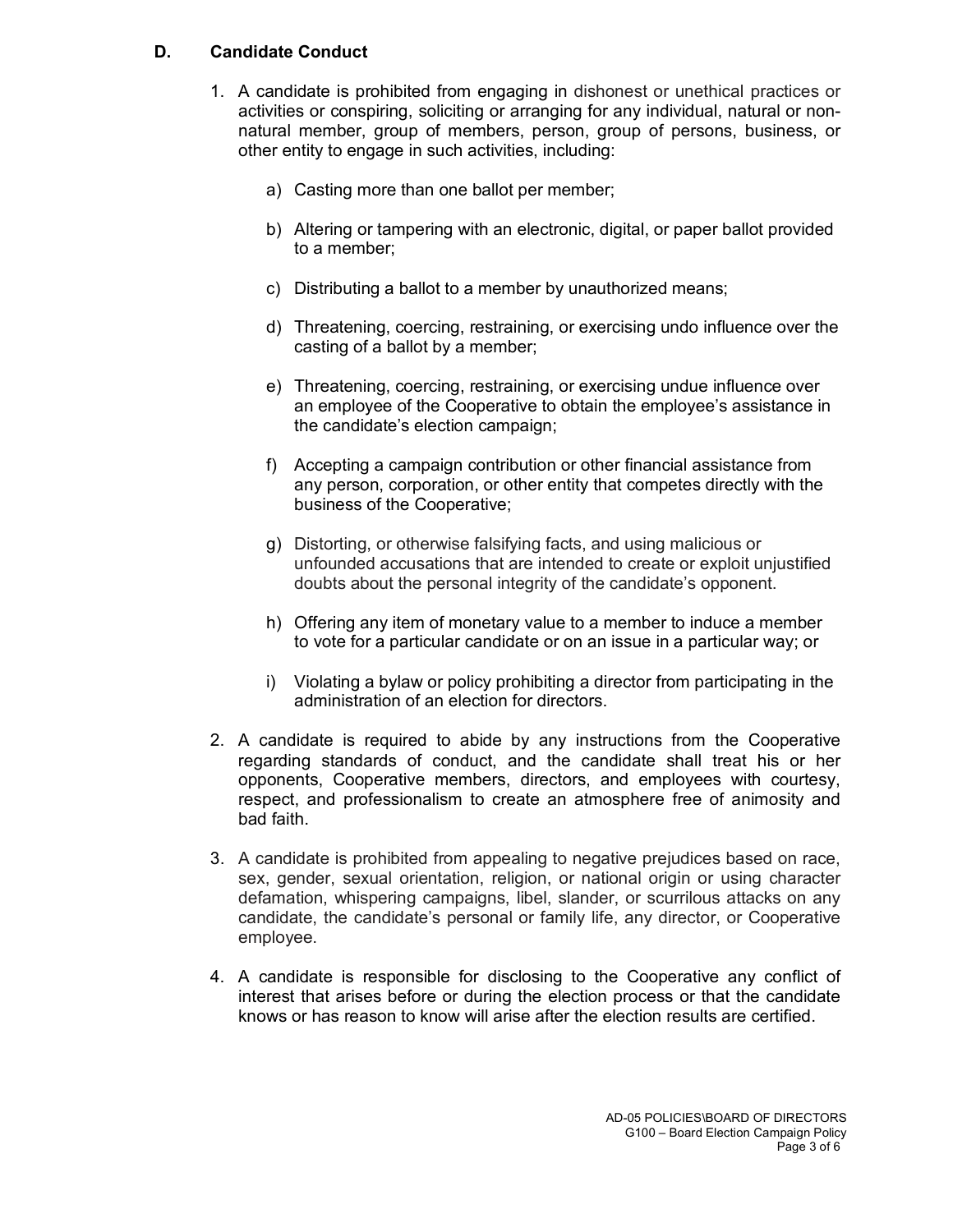# **E. Campaign Finance Disclosure**

- 1. **Campaign Contributions Discouraged.** To promote the fairness and transparency of the election process and the best interests of the Cooperative, a candidate is encouraged to campaign for a seat on the Cooperative Board without accepting Campaign Contributions
- 2. If a candidate chooses to accept campaign contributions, then the contributions should be de minimis (under \$100) in nature and willingly disclosed as required by this policy.
	- a) "Campaign Contribution" means a financial contribution; an in-kind contribution; a gift; a donation; a loan to support the campaign; a promise or pledge to transfer money, goods, or services; paid personal services; or any other type of contribution from an individual, natural or non-natural Cooperative member or group of members, person, group of persons, business, partnership, limited liability company, political party, interest group, union, or any other incorporated or unincorporated entity in or outside the state of Texas.
	- b) In this policy, a non-natural member is a corporation, partnership, Limited Liability Company or any other organized business entity.
- 3. **Disclosure of Accepted Contributions.** A candidate who chooses to accept Campaign Contributions is required to disclose to the Cooperative membership in the manner required by the Cooperative (Disclosure Report):
	- a) The name and address of the source of the campaign contribution;
	- b) The amount of the contribution or the nature and value of an in-kind contribution;
	- c) The date the candidate accepted the contribution; and
	- d) The contributor's occupation and employer.
- 4. **Campaign Spending and Earnings Disclosure.** In addition to disclosing campaign contributions, a candidate shall also disclose to the Cooperative membership, in the manner required by the Cooperative (Disclosure Report), information describing how the candidate spent or used the campaign contributions. A candidate's spending disclosure shall include a general description of:
	- a) The type of purchases made; such as brochures, signs, posters, salary for staff, radio advertisements, websites, etc.;
	- b) Payments to a business in which the candidate or a relative of the candidate has a financial interest;
	- c) Expenditures made to support other candidates and that candidate's name;
	- d) Assets and investments purchased;
	- e) Interest earned and interest spent; and
	- f) Accounts in which the campaign contributions are deposited.
- 5. **Personal Funds.** A candidate who spends his or her personal funds on the candidate's own campaign shall file the contributions and spending report required by this policy (Disclosure Report).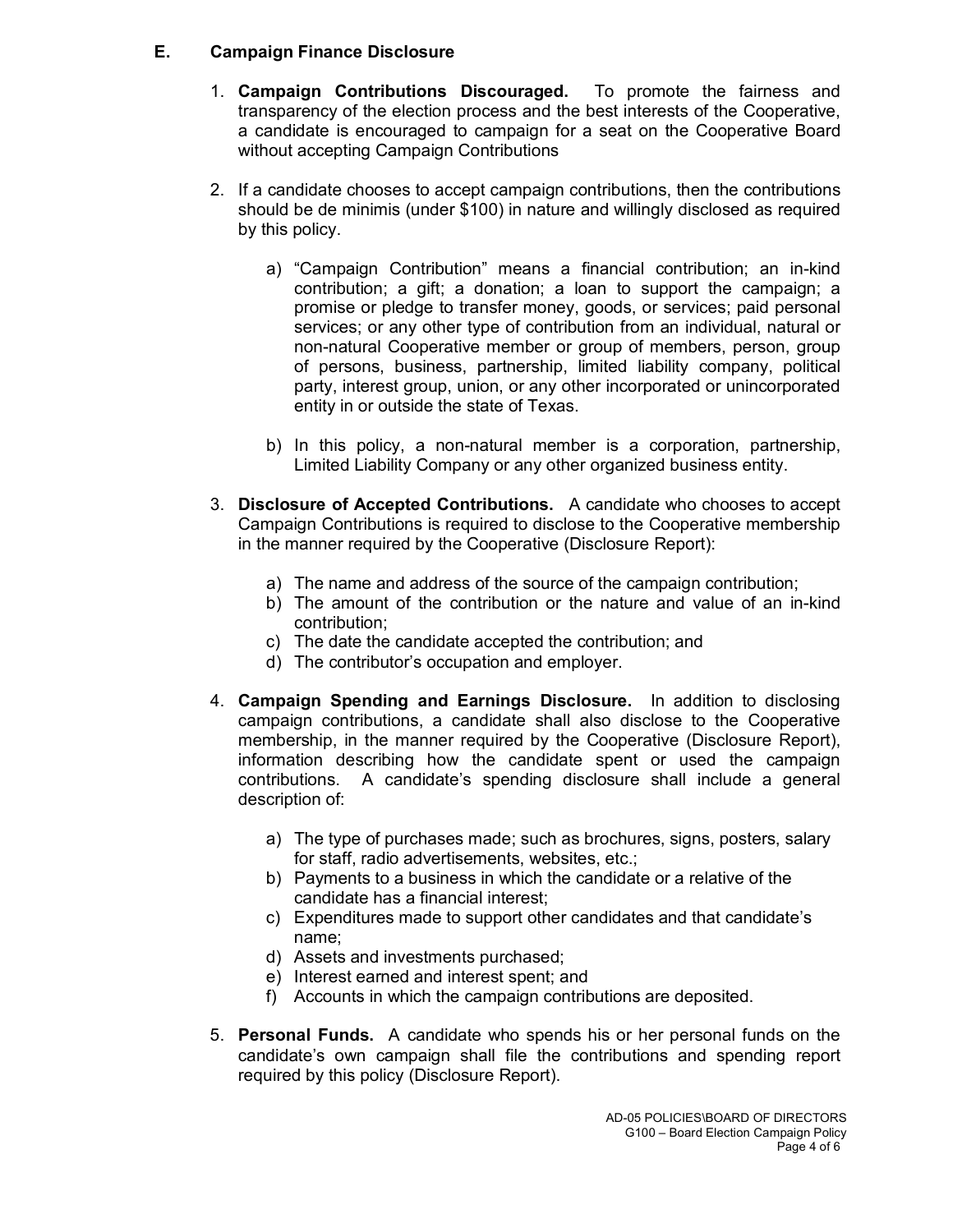# 6. **Time of Disclosure Reporting.**

a) The Disclosure Report must be completed and received by the Cooperative before campaign spending becomes evident to the membership. The report will be posted with the candidate's election profile along with the Acknowledgement Form on the Cooperative's website.

# **IV. Limits on Board Member Conduct During Board Elections**

A director, including an incumbent director standing for election, shall not:

- **A.** Pressure, threaten, or coerce an employee of the Cooperative to campaign, advocate or vote for or against any candidate seeking election to the Board of Directors;
- **B.** Ask an employee of the Cooperative to pressure, threaten, or coerce another employee to campaign, advocate or vote for or against any candidate seeking election to the Board of Directors;
- **C.** Pressure, threaten, or coerce a Cooperative member or group of members to campaign, advocate or vote for or against any candidate seeking election to the Board of Directors; or
- **D.** Obtain, attempt to obtain, or disclose information from or about the Cooperative for use by a candidate or a candidate's campaign without following the procedures and policies for obtaining such information.

# **V. Limits on Cooperative Employee Conduct During Board Election**

- **A.** An employee of the Cooperative is prohibited from engaging in campaign activities or advocating for or against an issue or candidate standing for election to the Cooperative Board during the employee's work hours or when the employee is on Cooperative property.
- **B.** While on duty, an employee of the Cooperative may only inform a member about procedural information concerning the election, such as how to obtain information about the election, candidates, issues, voting procedures, and the annual or other member meeting.
- **C.** An employee of the Cooperative may only provide a candidate, including an incumbent director, with procedural information about the Board election, and shall not provide a candidate with member lists, voting statistics, or other similar information, unless the candidate's request complies with applicable Board policies or is approved by the Cooperative's management.
- **D.** An employee of the Cooperative is prohibited from directly or indirectly serving as an advisor to a Board candidate's campaign.
- **E.** Nothing in this section is intended to prohibit an employee from discussing his or her opinions about the election, candidates, issues, or the annual meeting when the employee is not working and not on Cooperative property.
- **F.** Nothing in this section is intended to prohibit an employee who is a member of the Cooperative from exercising his or her right to vote in a Board election.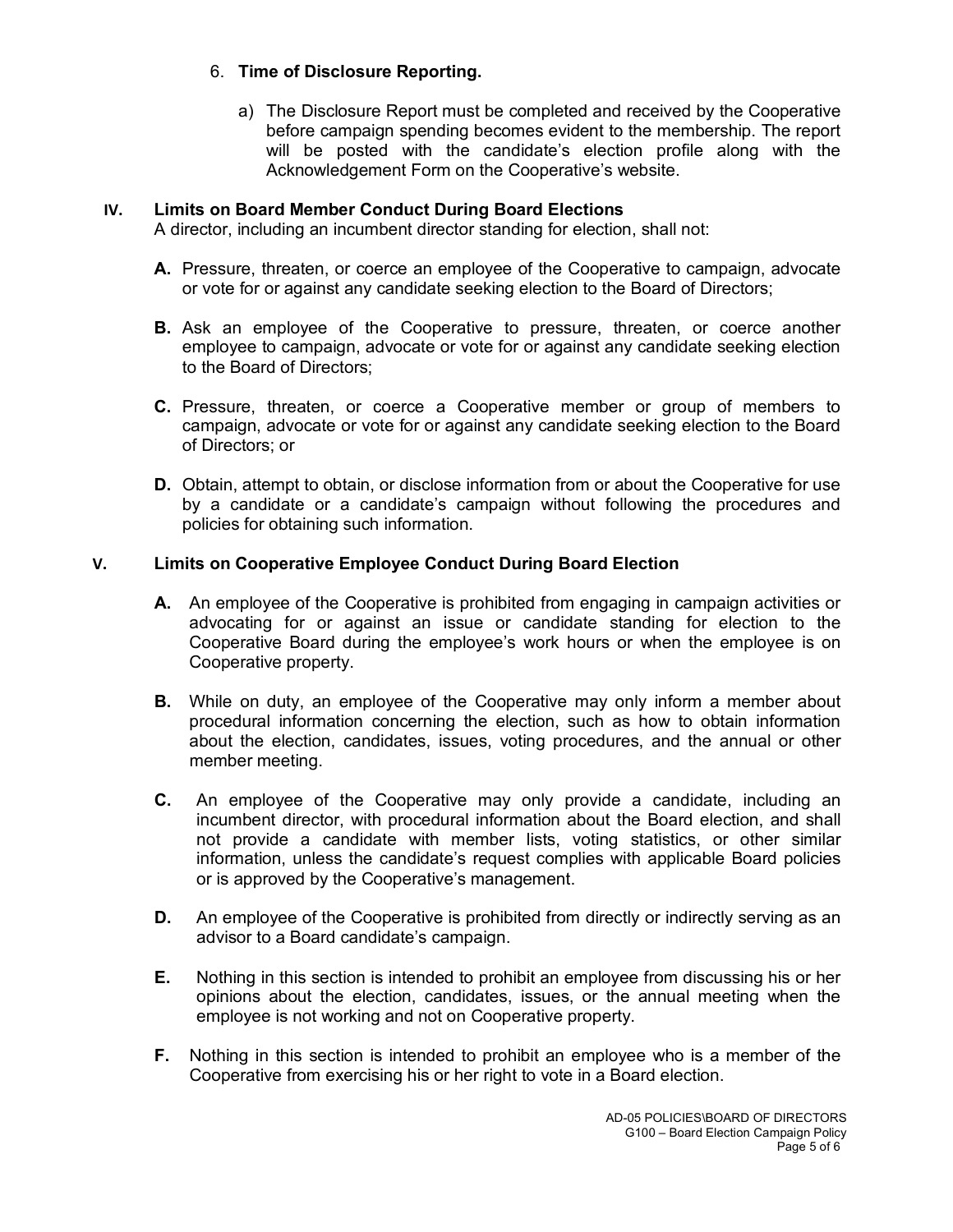## **VI. Failure to Comply with Policy**

- **A.** A candidate, including an incumbent director standing for election, who fails to comply with this policy may be removed from the ballot before the election or required to resign from the Board after the election in accordance with procedures established by the Cooperative to investigate the violation and provide the candidate with an opportunity to respond.
- **B.** A director, including an incumbent director standing for election, who fails to comply with this policy, may be disciplined in accordance and compliance with the Board policies and procedures governing director standards of conduct.
- **C.** An employee of the Cooperative who fails to comply with this policy may be disciplined in accordance and compliance with the procedures in the Cooperative's employee handbook.

# **VII. Responsibility for Administration and Enforcement**

- **A.** This policy supplements and does not replace other policies adopted to govern the process and procedure for Board of Director elections.
- **B.** The Board of Directors is responsible for evaluating and adopting this policy, and administering and enforcing the provisions of this policy that apply to directors, including incumbent directors standing for election, and the CEO/General Manager.
- **C.** A committee of directors not standing for election is responsible for administering and enforcing the provisions of this policy that apply to candidates who are not incumbent directors, unless the Board of Directors delegates that responsibility to the CEO/General Manager.
- **D.** The CEO/General Manager of the Cooperative is responsible for administering and enforcing the provisions of this policy that apply to employees of the Cooperative.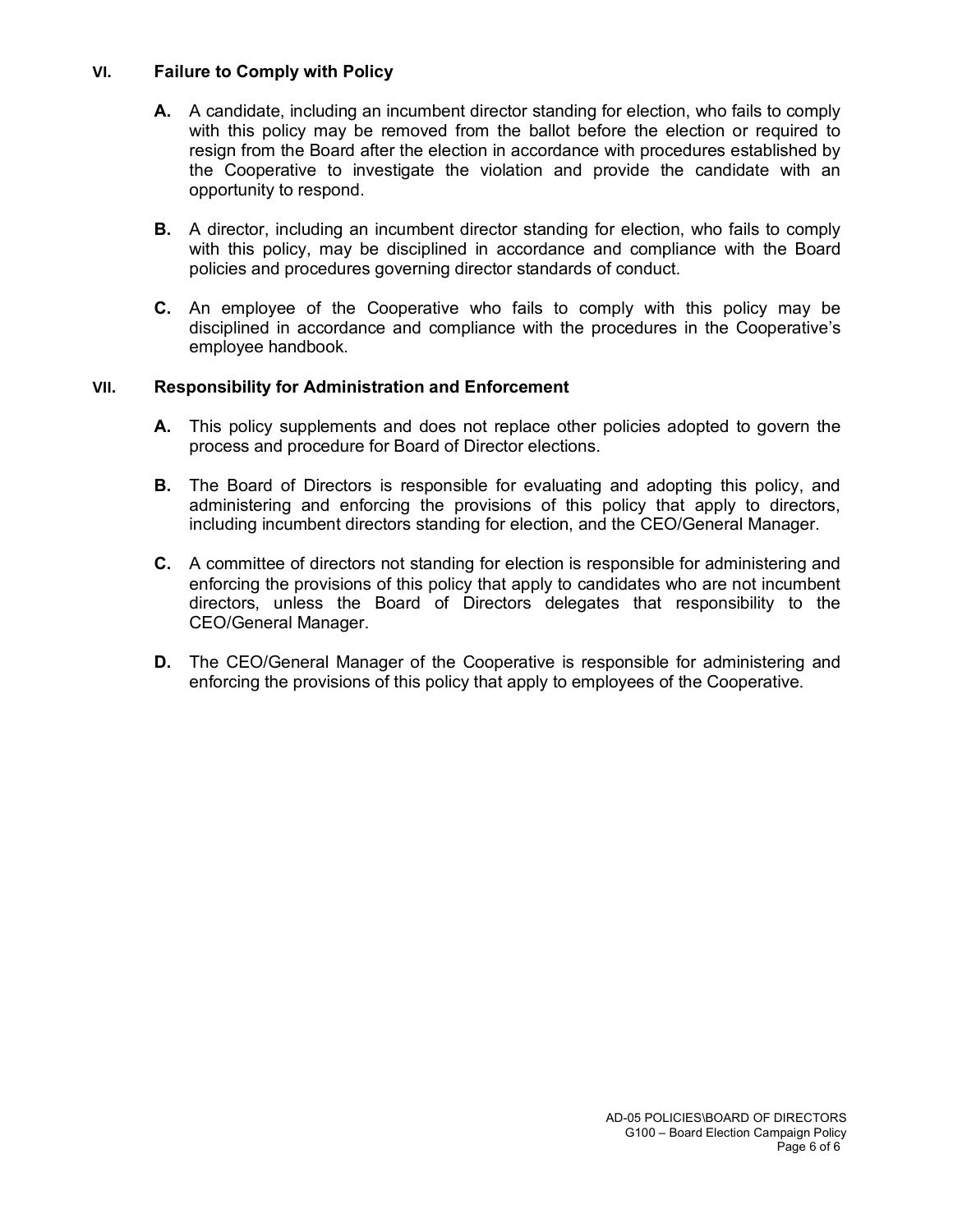## **G101 – Qualifications for Eligibility to Serve on the Board of Directors**

Effective Date:July 12, 2007 Revised Date: October 24, 2017

## I. **Purpose**

The purpose of this policy is to publish the qualifications for election or appointment to, and service on, the Cooperative's Board of Directors and to establish necessary procedures.

### II. **Policy Content**

Certain qualifications are required by law, the Cooperative's Bylaws, and the generally accepted standards of good corporate governance. An incumbent Director, nominee, or potential appointee to the Board of Directors must be aware of these requirements and standards in order to become or remain a Director of the Cooperative. It is the responsibility of the Board of Directors to ensure that those qualifications are met. If the Board of Directors should determine that an incumbent Director, nominee, or potential appointee to the Board of Directors lacks or has lost any of the necessary qualifications, it is the duty of the Board of Directors to remove such incumbent or to declare such nominee or potential appointee ineligible for election or appointment.

#### III. **Provisions**

A. General Requirements

Any person, to become and remain a Director of the Cooperative, shall:

- 1. Comply with applicable requirements of law, the Cooperative's Articles of Incorporation and Bylaws, the Cooperative's duly adopted policies, and the Cooperative's duly made decisions;
- 2. Assume a fiduciary duty to act, in good faith, in the best interests of the Cooperative and its members;
- 3. Be loyal to the Cooperative and not have conflicting commercial or personal interests;
- 4. Have or be willing to secure within one calendar year, literacies in the areas of director duties and responsibilities, the electric business, board roles and relationships, strategic planning, financial decision-making, utility ratemaking, capital credits and corporate governance to direct the affairs of the Cooperative;
- 5. Be willing to devote such time and effort to the duties of a Director as may be necessary to direct the Cooperative's affairs;
- 6. Be able to represent the entire membership on an impartial basis;
- 7. Be willing and able to attend regularly scheduled and special meetings of the Board of Directors; national, state, and other meetings of organizations with associated interests that further the Cooperative movement; training institutes or seminars which will aid in keeping him/her well informed on matters affecting the Cooperative; and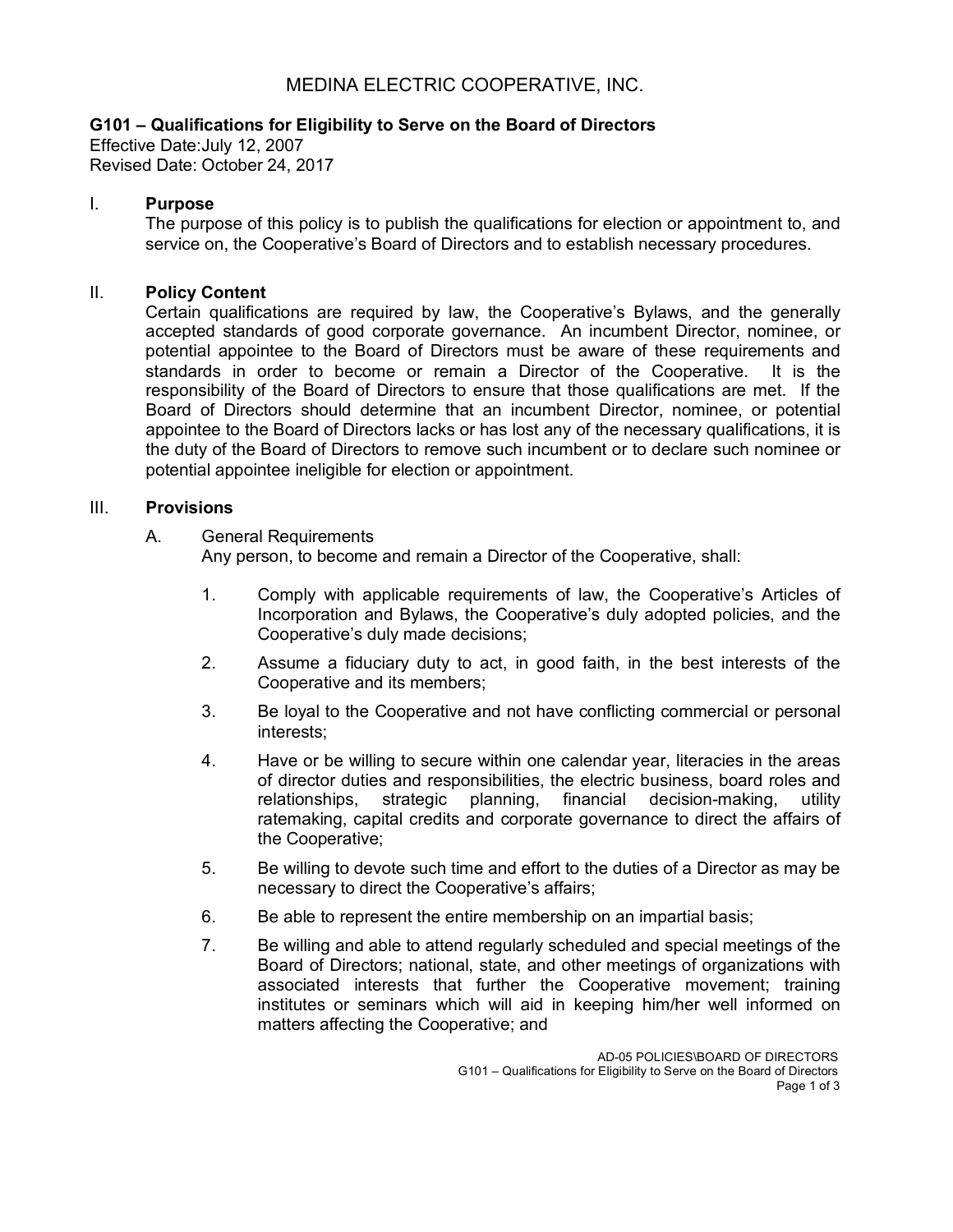- 8. Not use, or cause to be used, his/her position as Director to further any political, personal or business ambition.
- B. Service as a Director includes the following responsibilities:
	- 1. To put forth effort to understand the Cooperative's challenges and to provide the judgment needed to reach decisions in constantly changing circumstances.
	- 2. To support all official decisions and actions made or taken by a majority of the Board.
	- 3. To conscientiously study the information contained in reports submitted to the Board.
	- 4. To contribute to the development of statements on functions and responsibilities of Board members and to work toward their constant improvement.
	- 5. To objectively evaluate and consider the questions and problems with which the Cooperative is faced.
	- 6. To keep informed as to the ideals and objectives of the Cooperative and to further study and analyze the policies, plans, and problems which result from efforts to achieve such ideals and objectives.
	- 7. To keep informed on, alert to, and aware of the attitudes of the members, and general public toward the Cooperative's objectives and policies.
	- 8. To inform all interested persons about the Cooperative's ideals, objectives, programs, and services.
	- 9. To conduct himself/herself in the eyes of the general public in such a manner as will reflect credit to the Cooperative and personify the position of trust held by the Director, including refraining from such conduct which would subject the Director to indictment for a felony or crime of moral turpitude or from conduct representing disregard of the standard of behavior which the members can rightfully expect from a Director.
- C. Requirements Refer to the Bylaws for eligibility requirements.
- D. Procedure for Policy Implementation This policy shall be implemented as follows:
	- 1. It shall be disseminated and explained to the Board Certification Committee each year, before it certifies nominations from the District Nominating Meetings or nominations by petition. The committee shall screen all persons considered for nomination as Directors to ensure that they are qualified in accordance with this policy.
	- 2. After receipt of any nomination from the District Nominating Meeting or by petition, the Cooperative shall furnish the nominee with a copy of this policy, a Nominee Certification Form, and a questionnaire, to ensure that the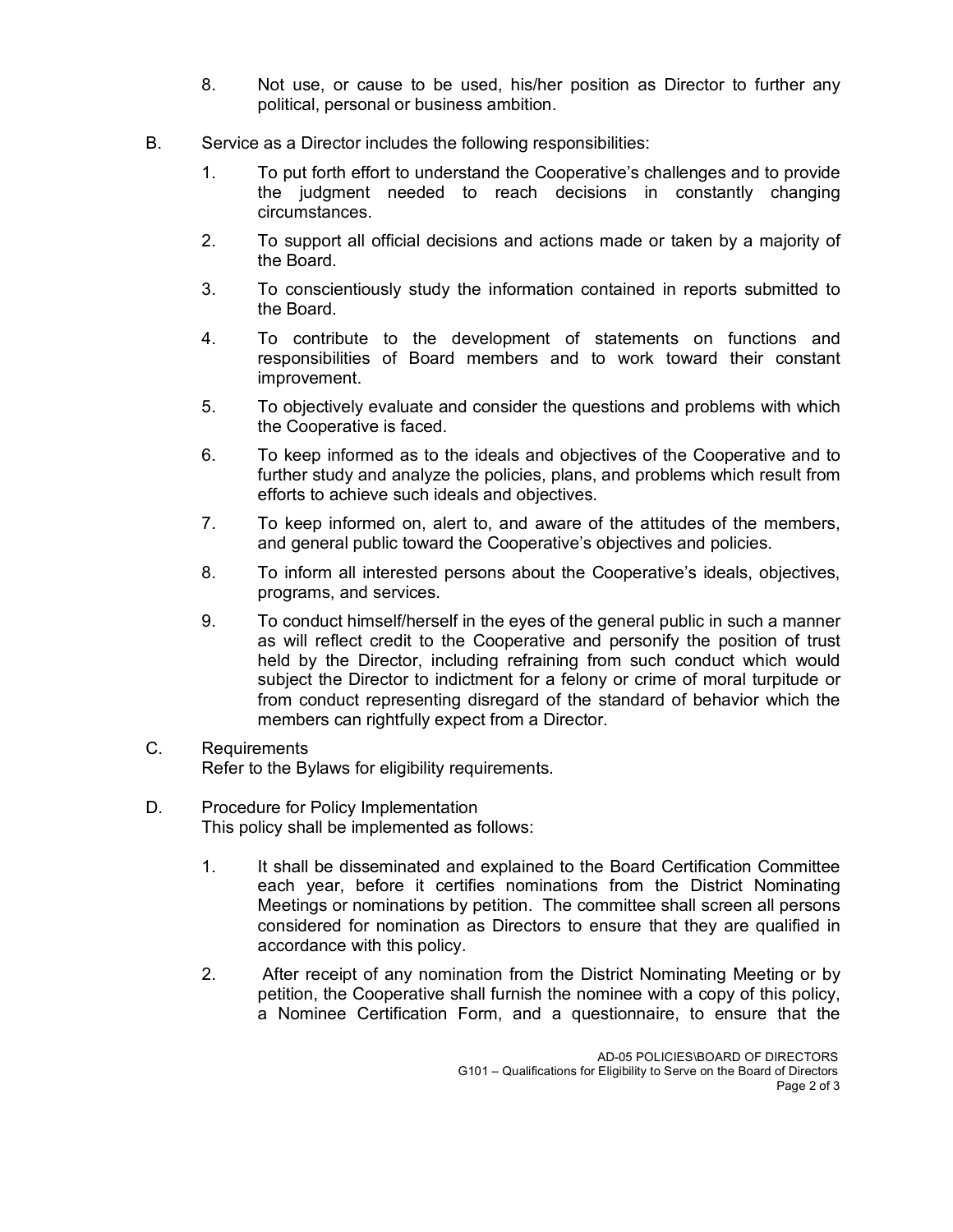nominee is qualified in accordance with this policy and accepts the nomination.

- 3. The Board of Directors, in filling any vacancies occurring on the Board of Directors, shall ensure that a proposed Director is qualified to be appointed and is apprised of this policy before appointment.
- 4. All persons nominated or being considered for appointment as Directors shall, prior to election or appointment, read this policy and execute the Qualifications to Serve as a Director Questionnaire and Nominee Certification Form which are attached hereto and made a part hereof.

#### IV. **Responsibility**

The Board of Directors is responsible for the enforcement of this policy.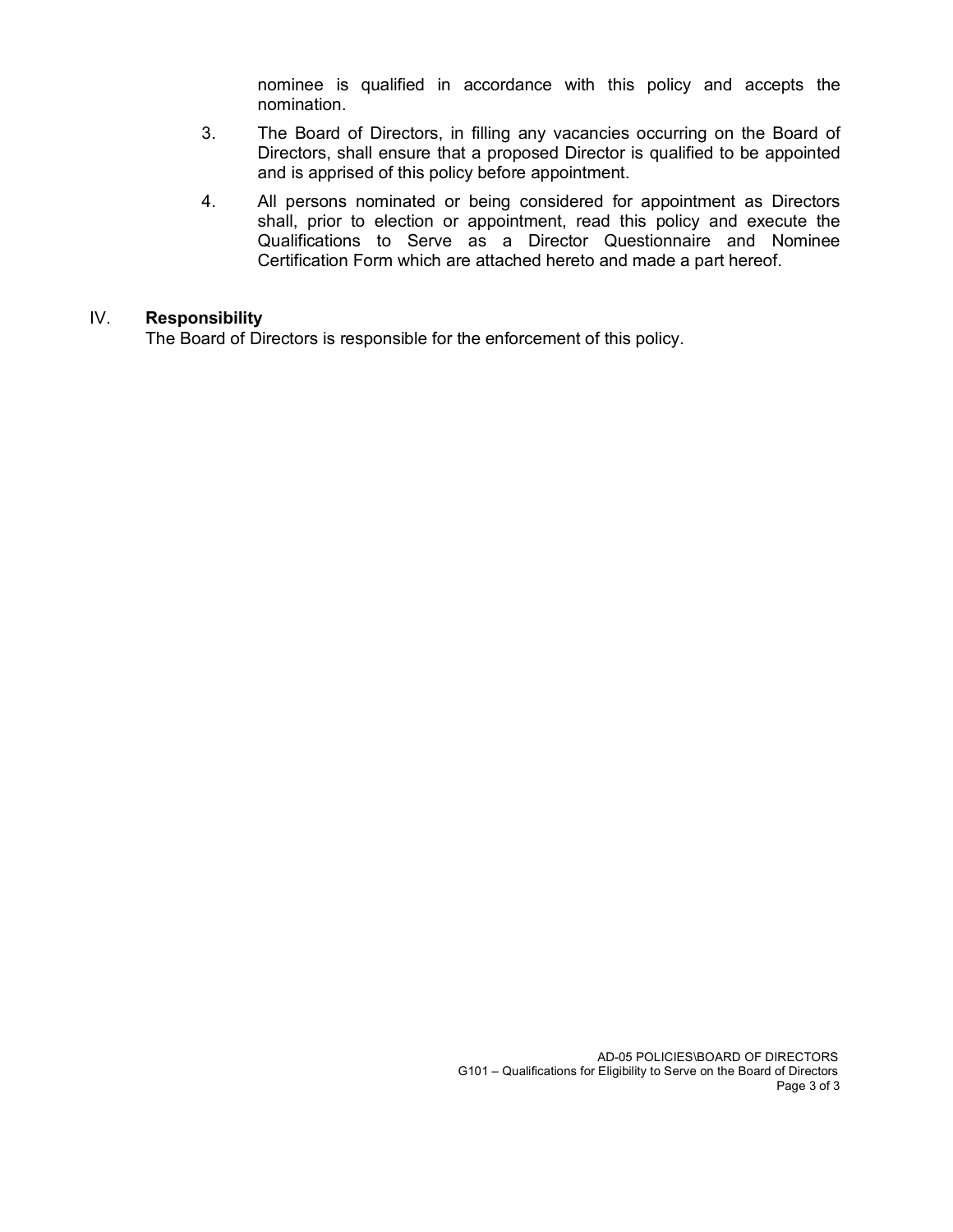## **G102 – Directors Oath of Office**

Effective Date:May 10, 2007 Revised Date: October 24, 2017

### **I. Purpose**

To establish a procedure by which each Director shall affirm that he/she will perform his/her duties in accordance with the governing documents and the Seven Cooperative Principles.

### **II. Policy Content**

The oath of office set forth in Section III below shall be administered by the CEO or other Board designee to each Director annually at the Organizational Meeting in October for the purpose of formalizing the Director's assumption of his/her duties as a Director.

#### **III. Provisions**

### Oath of Office

"As a Director of Medina Electric Cooperative, Inc., I shall act with the primary objective of furnishing the Cooperative's members with electric and other services of the highest and most dependable quality, at the most favorable cost possible, consistent with sound business principles and nonprofit operation; I shall protect and preserve the Cooperative and I pledge to conduct my affairs and business life in a manner consistent with the best interest of the Cooperative."

#### **IV. Responsibility**

The Board of Directors is responsible for the administration of this policy.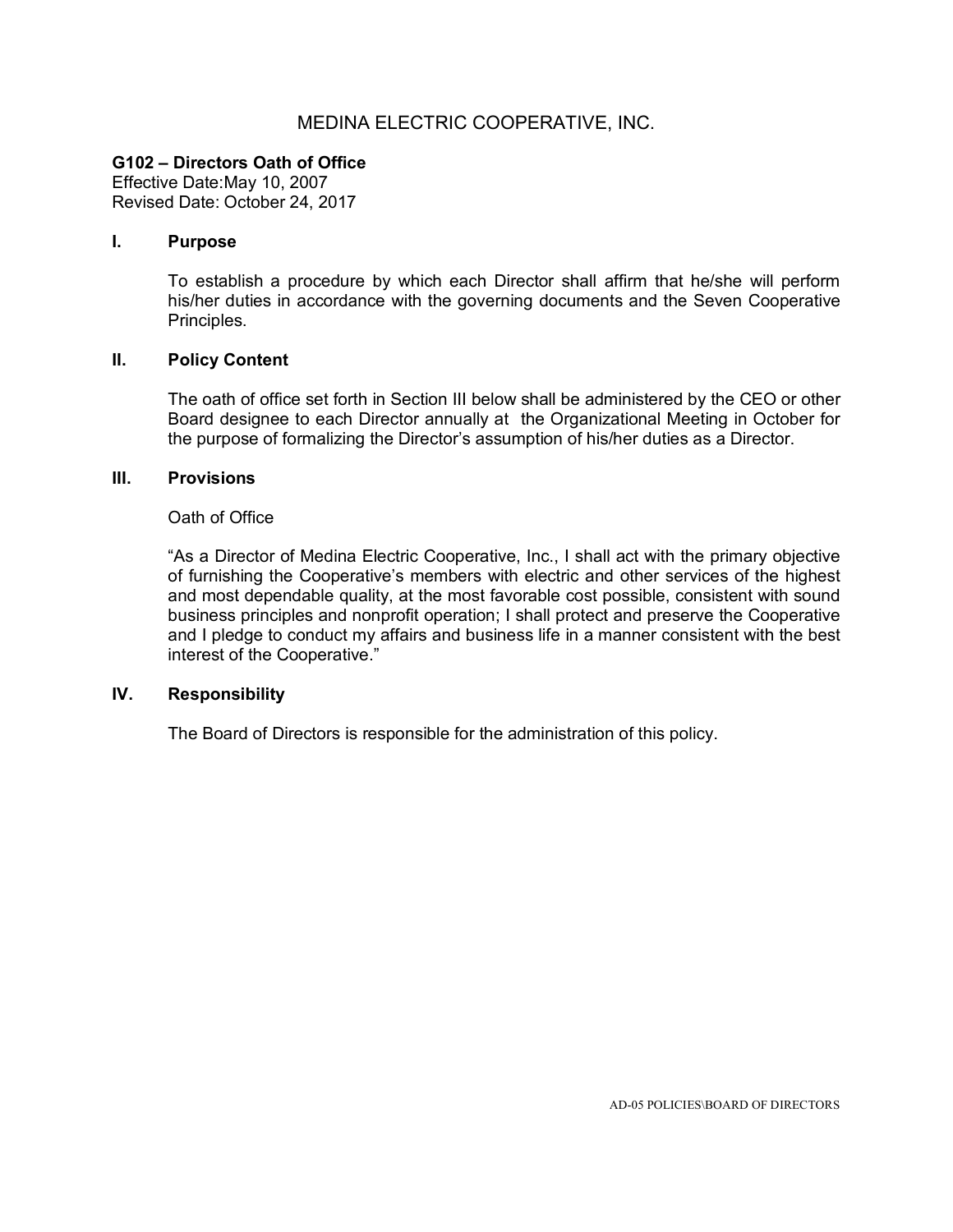# **G103 – Standards of Conduct**

Effective Date: May 10, 2007 Revised Date: October 24, 2017

### **I. Purpose**

To establish the standards, rules, and procedures under which the Board members shall perform their duties.

### **II. Policy Content**

All powers of the Cooperative may be exercised by the Board of Directors except as conferred upon the members by law, the Articles of Incorporation, or the Cooperative's Bylaws. This policy establishes certain standards under which such powers will be exercised in the best interests of the Cooperative.

#### **III. Provisions**

A. General Conduct of Board Members

Board members should conduct themselves, personally and professionally, in accordance with the highest moral and ethical standards, and shall abide by the Code of Ethics Pledge. A copy of the pledge is attached to this policy as "Attachment A".

B. Conduct with Respect to Fellow Board Members

Regardless of the personal relations or differences between Board members, they should respect each other in the following ways:

- 1. Each Board member should allow ample opportunity for every other Board member to speak on any matter being considered by the Board of Directors and listen carefully to the opinions and factual observations of the other Board members.
- 2. Except when in the best interest of the Cooperative, no Board member should reveal differences of position among Board members on matters considered and acted upon by the Board of Directors except to other Board members or the CEO. This standard applies to informal as well as formal communications.
- C. Board Member Access to Cooperative Information

Any Board member is entitled to have access to information of the Cooperative which: (1) is germane to his/her standing as a Board member; (2) is directly related to, and appropriate information for, a pending issue within the Board's jurisdiction; and (3) is requested for a proper purpose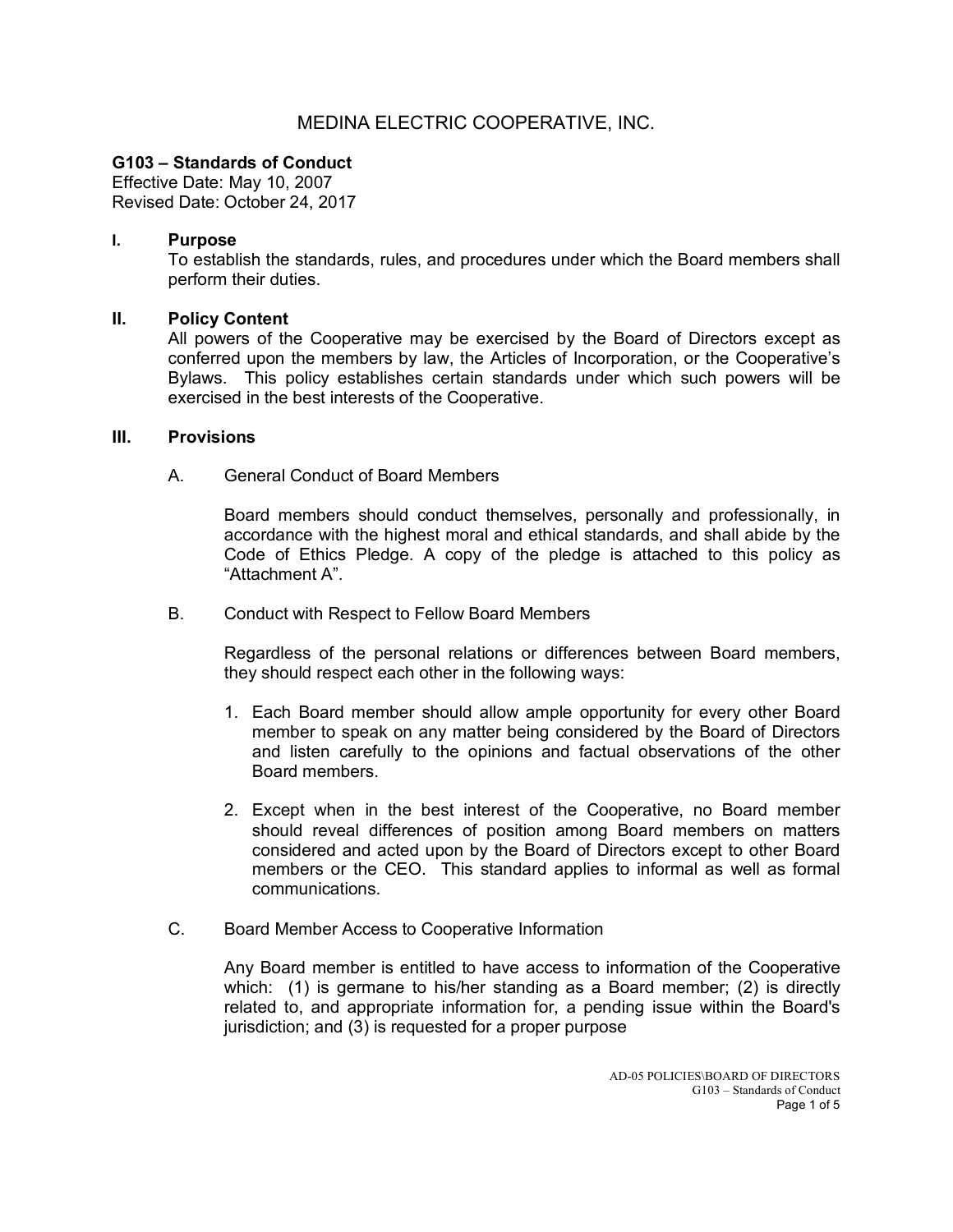Access to Cooperative information is subject to the following conditions:

- 1. All requests for such information shall be made to the CEO. In no case shall such information be sought by a Board member through other employees, agents, or independent contractors. However, if the CEO is involved in actual or potential criminal activity and information is being sought concerning the same, the Board of Directors may seek or engage the services of legal counsel to determine how to proceed.
- 2. Information received by a Board member pursuant to this policy shall not be revealed publicly or released to unauthorized persons, unless expressly authorized by vote of the Board, or otherwise required by law.
- 3. A Board member shall not disclose information received pursuant to this policy if the effect of such disclosure is to damage the Cooperative or the public's perception of the Cooperative.
- D. Loyalty to the Cooperative

Board members owes a duty of loyalty to the Cooperative and shall, therefore, abide by Board decisions. Debate and differences of opinion are inevitable when reaching a consensus; however, such differences shall remain within the board room. Board members shall keep such differences confidential unless compelling circumstances require membership assistance or court intervention in Board action. However, nothing herein shall limit a Board member from exercising the right to file with the Board's official Minutes an appropriate written dissent on any matter deliberated or decided by the Board.

E. Good Faith and Fair Dealing

Every Board member shall act in good faith and fair dealing with every other Board member and the CEO in all matters relating to Cooperative business. Good faith and fair dealing require that:

- 1. Board members reveal all information or interests which they may have that may bear upon action being considered by the Board of Directors or the CEO.
- 2. Board members will not pursue a position, inquiry, recommendation, or motion for the purpose of harassing or annoying other Board members or the CEO.
- 3. Board members' direct communications with employees other than the CEO, if made at all, shall be only on matters of a personal nature or related to their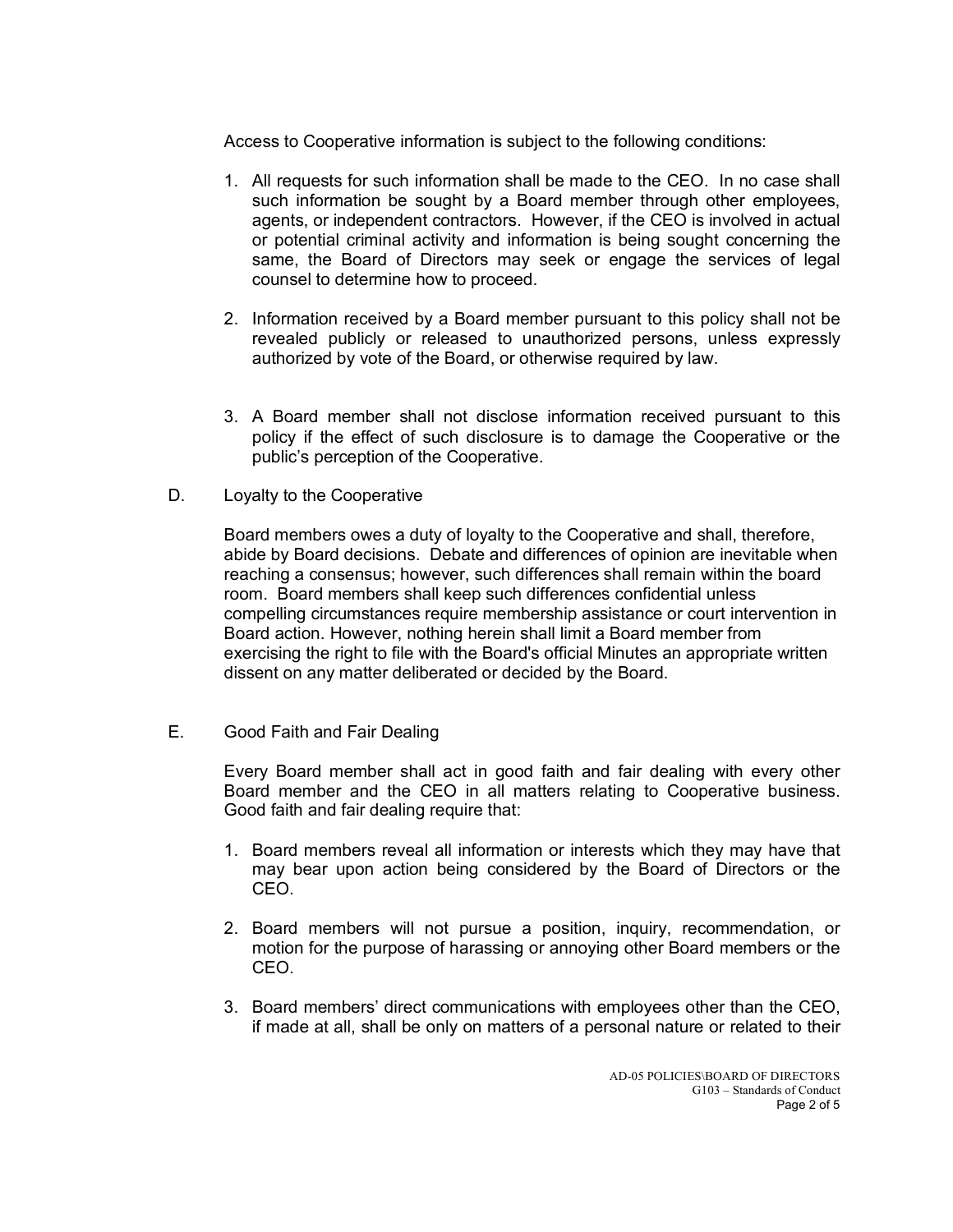roles as a member of the Cooperative. Communications with employees shall not be for the purpose of influencing any employee's position or attitude concerning Cooperative-related activities or seeking Cooperative information. Directors shall report to the CEO any employee who solicits information that is not of a personal nature or related to the Director's role as a member of the Cooperative; employees shall report to the CEO any Director seeking information that is not of a personal nature or related to their role as a member of the Cooperative. Questions regarding the appropriateness of potential communications between Directors and employees should be directed to the CEO.

#### **IV. Responsibility**

This policy shall be the responsibility of the Board of Directors, except as otherwise provided for herein by the CEO or Legal Counsel.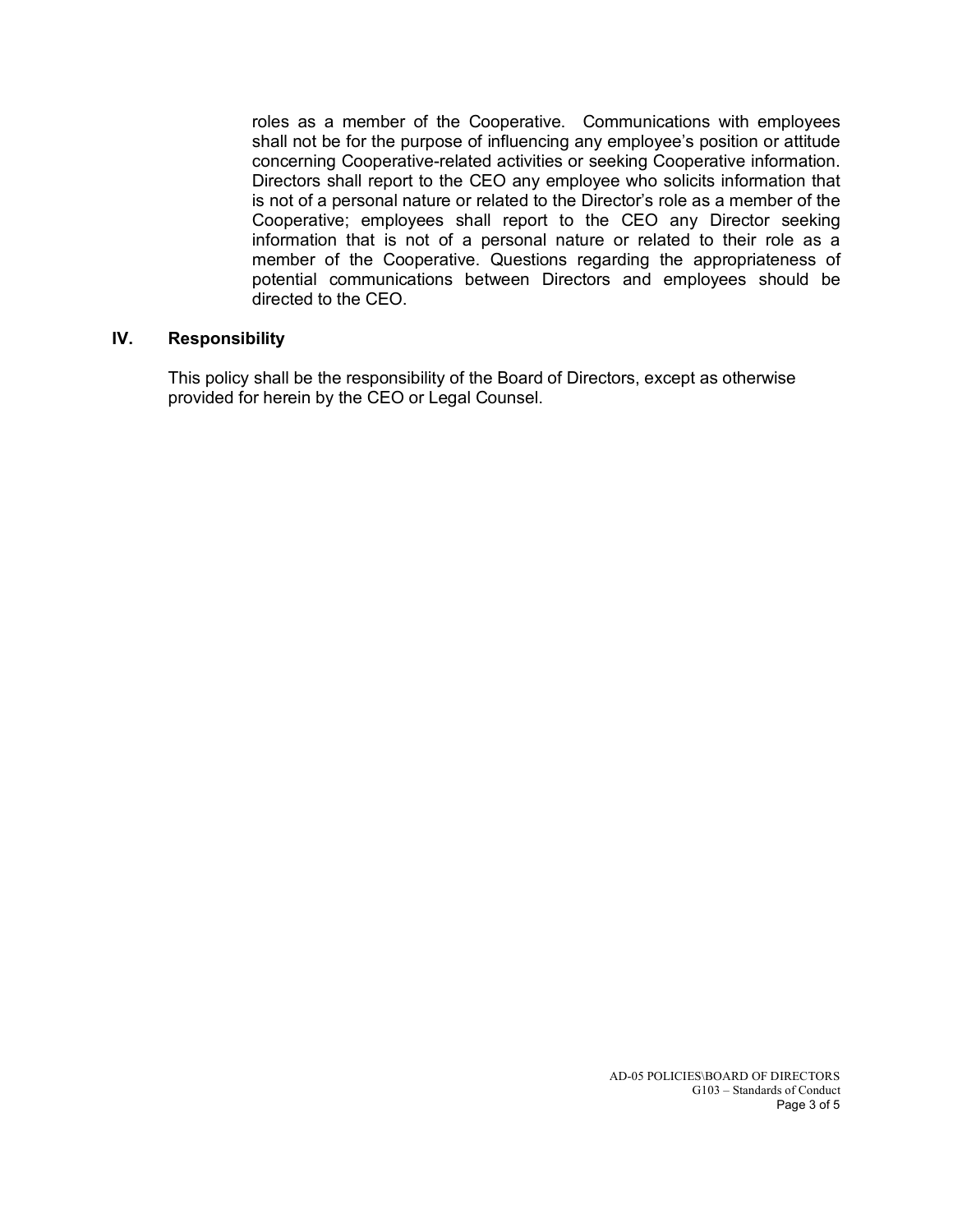# ATTACHMENT "A"

# CODE OF ETHICS STATEMENT

This pledge is to be read annually at the Organizational Meeting in October by Medina Electric Cooperative (MEC)'s Chief Executive Officer (CEO) with each Board member signing said pledge. The original is to be placed in each Director's file with a copy given to said Director.

#### **As a member of the MEC Board, I will:**

- listen carefully to other Board members, and those served by MEC.
- respect the opinion of other Board members.
- respect and support the majority decisions of the Board.
- recognize that all authority is vested in the Board when it meets in legal session and not with individual Board members.
- keep well-informed of developments that are relevant to issues that may come before the Board.
- participate actively in Board meetings and actions.
- call to the attention of the Board any issues that I believe will have an adverse effect on MEC or those we serve.
- attempt to interpret the needs of the members of MEC and interpret the action of MEC to its members.
- refer member or staff complaints to the proper level on the chain of command.
- recognize that the Board member's job is to ensure that MEC is well managed, not to manage MEC.
- vote to hire the best possible person to manage MEC.
- represent all members of MEC and not a particular geographic area or special interest groups.
- consider myself a "trustee" of MEC and do my best to ensure that MEC is well maintained, financially secure, and operating in the best interests of members.
- work to learn more about the Board member's job and how to do it better.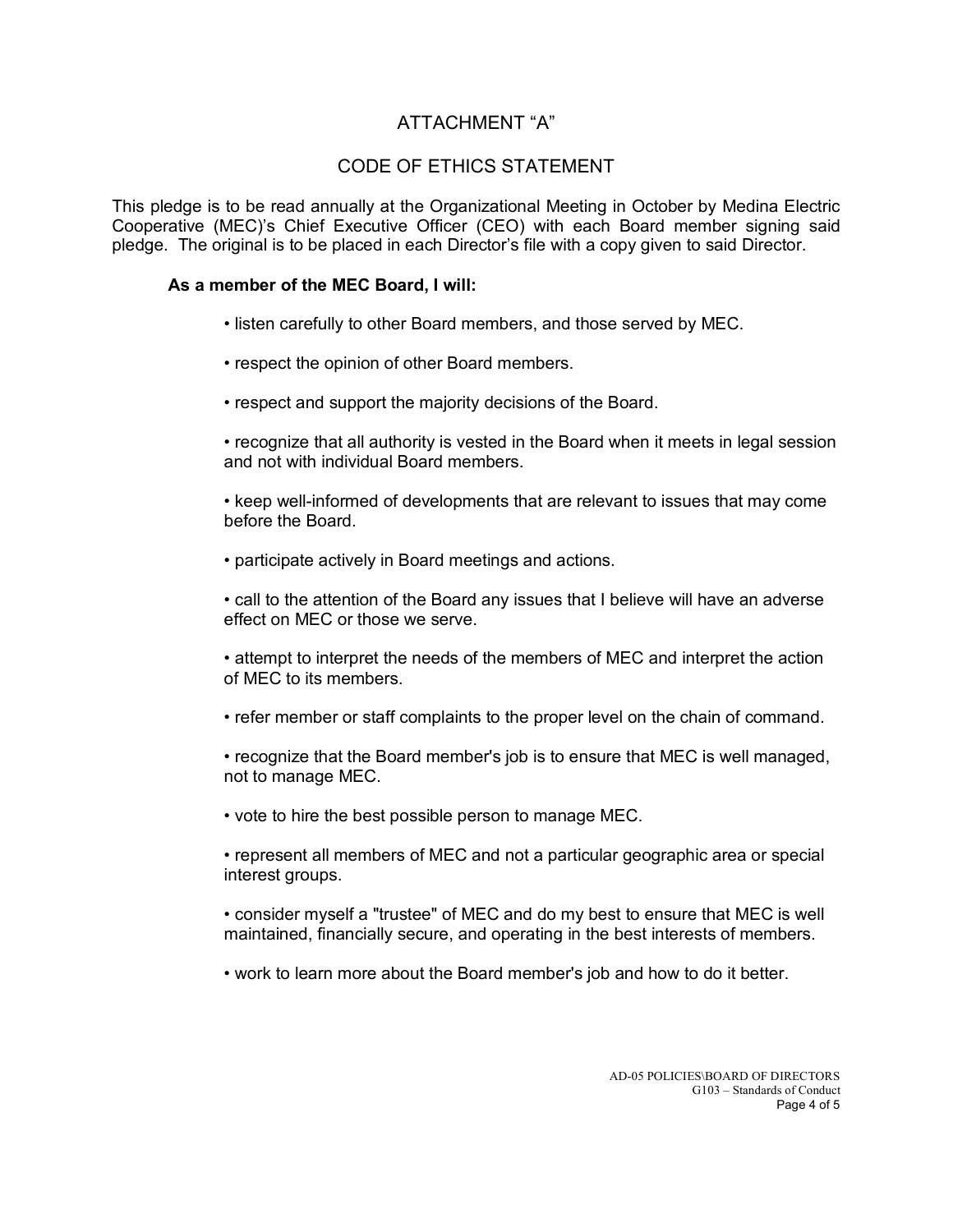• declare any conflict of interests between my personal life and my position on the MEC Board, and avoid voting on issues that appear to be a conflict of interest.

### **As a member of the MEC Board I will not:**

• be critical, in or outside of the Board meeting, of other Board members or their opinions.

• use MEC or any part of MEC for my personal advantage or the personal advantage of my friends or relatives.

- discuss the confidential proceedings of the Board outside the Board meeting.
- promise prior to a meeting how I will vote on any issue in the meeting.
- interfere with duties of the CEO or undermine the CEO's authority.

\_\_\_\_\_\_\_\_\_\_\_\_\_\_\_\_\_\_\_\_\_\_\_\_\_\_\_\_\_\_\_\_\_\_\_\_\_\_\_\_ BOARD MEMBER DATE

 $\mathcal{L}_\mathcal{L}$  , and the set of the set of the set of the set of the set of the set of the set of the set of the set of the set of the set of the set of the set of the set of the set of the set of the set of the set of th PRINT NAME

> AD-05 POLICIES\BOARD OF DIRECTORS G103 – Standards of Conduct Page 5 of 5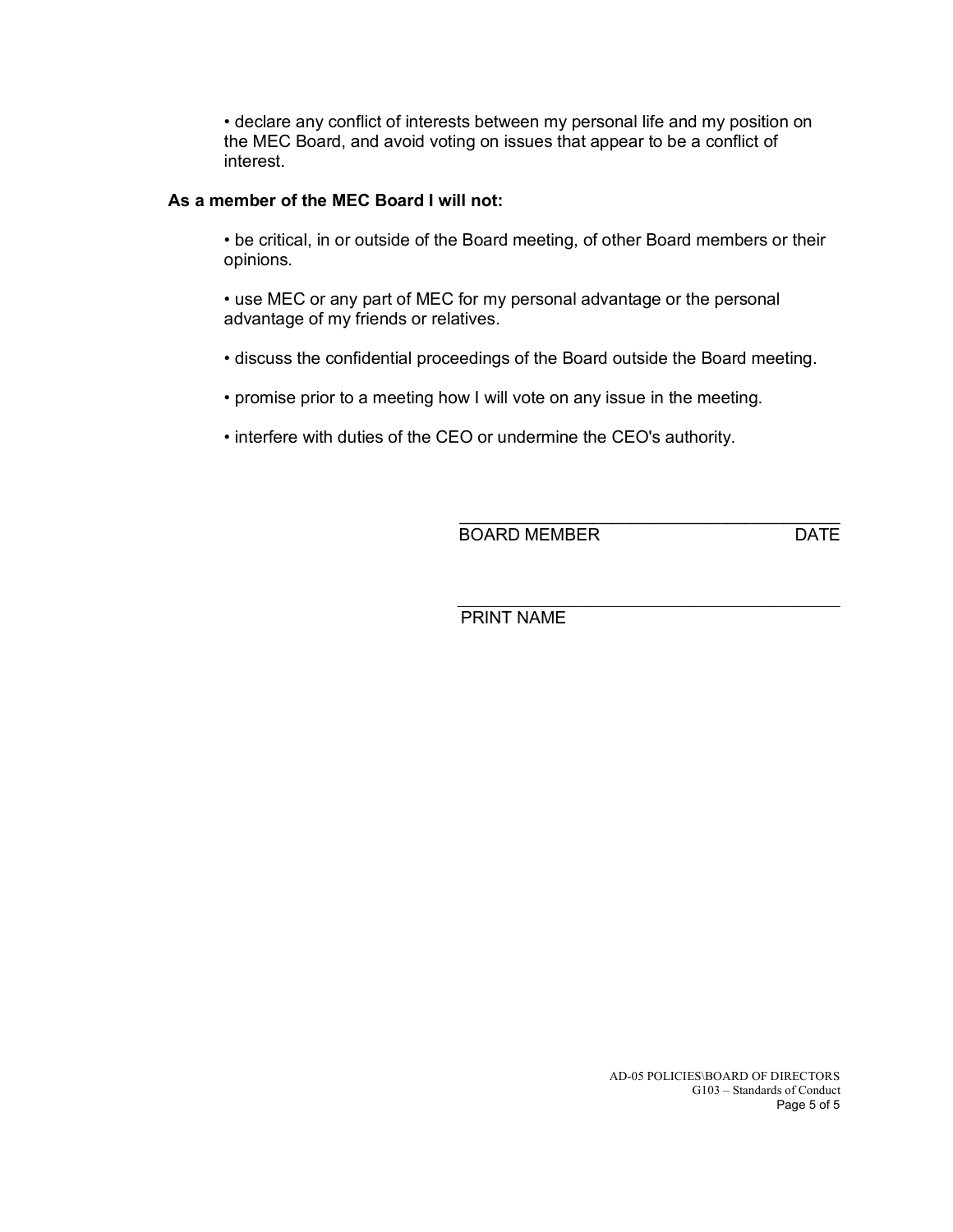# **G105 – Conflict of Interest**

Effective Date:July 12, 2007 Revised Date: October 24, 2017

## **I. Purpose**

- A. To provide general guidance to Board members in the performance of their duties and responsibilities for the Cooperative.
- B. To assure the high standards of integrity, impartiality, and conduct necessary for maintaining public confidence in the operations of the Cooperative.
- C. To assure compliance with the policies of the Cooperative and standards specified in the Bylaws of the Cooperative relating to a Board member's business and financial interest.

### **II. Policy Content**

Board members must avoid activities that create a conflict of interest or the appearance of a conflict of interest.

## **III. Conflict of Interest – General Provisions**

A "conflict of interest" exists when a Board member has a personal interest in a matter of such a nature and magnitude that a conflict exists between the personal interest and the Cooperative's interest that could potentially cause an inability to exercise independent and objective judgment on the matter. "Personal interests" may not technically involve the Board member but may involve relatives, business associates, or other individuals or organizations with which he/she is closely associated.

The following statements will guide the members of the Board of Directors in the management of the affairs of the Cooperative.

#### A. Use of Office

They shall not use their respective offices for private gain for themselves or for other individuals or organizations with which they are associated.

#### B. Use of Information

They shall not use inside information for private gain, either by direct action or by counsel, recommendations, or suggestions to other individuals or organizations with which they are associated.

#### C. Gain from Beneficiary Organizations They shall not receive or solicit from beneficiary organizations, related organizations, or other individuals having business with the Cooperative,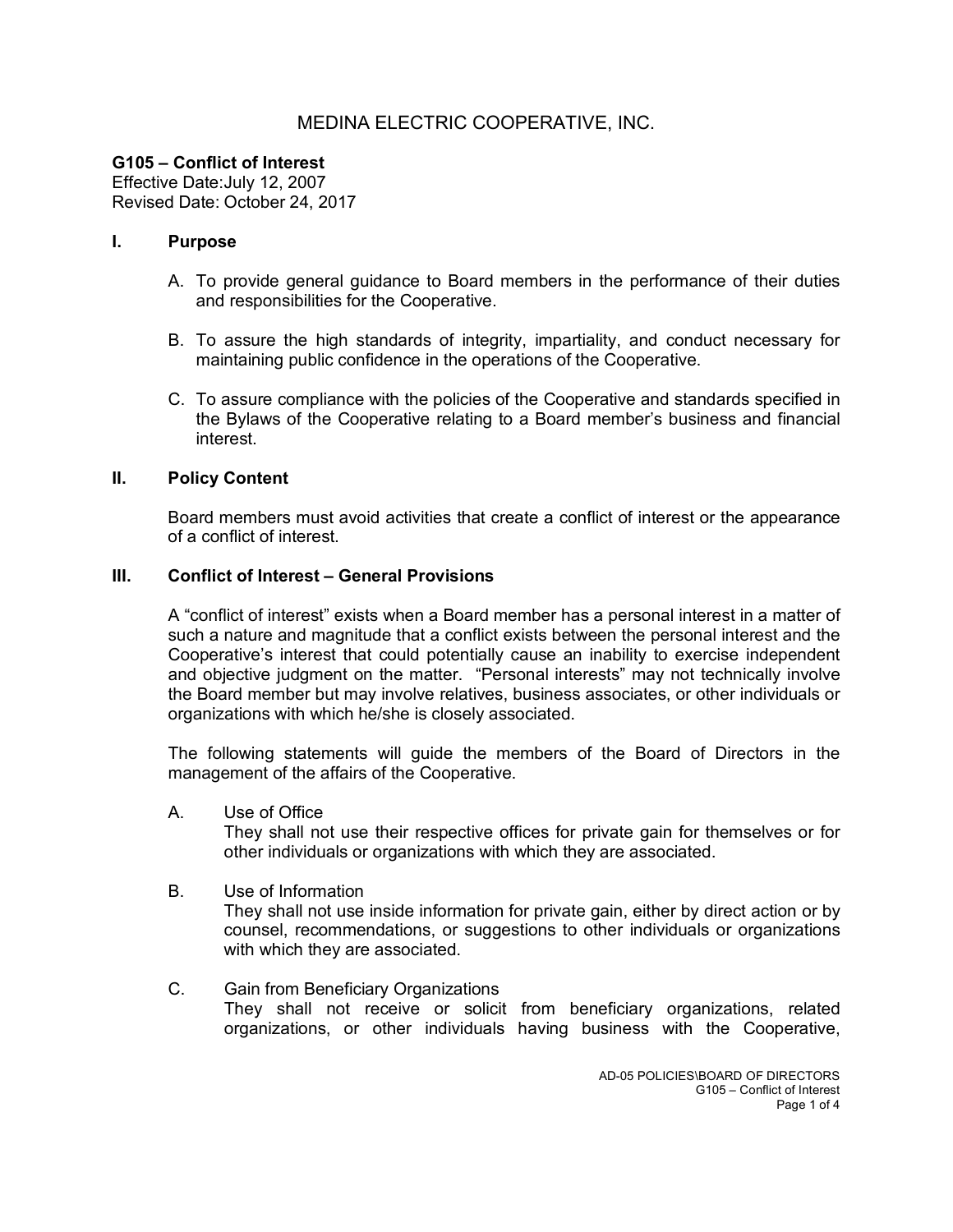anything of significant value as a gift, loan, favor, or gratuity for themselves or any other individuals or organizations with which they are associated.

## D. Decisions Which Pose a Conflict of Interest

They shall make full disclosure to the Board of Directors of any facts indicating a conflict of interest. They shall disqualify themselves from voting on a decision posing a conflict of interest or the appearance of a conflict of interest. They may request a legal opinion before taking such action.

## E. Business Ethics

- 1. Directors must not, in any way, be employed by or financially interested in an enterprise which is in competition with the Cooperative.
- 2. The CEO shall develop a policy on business ethics which will set forth the intent of the Board of Directors with regard to conduct of employees in maintaining high standards of integrity, impartiality, and conduct necessary to maintain member and public confidence in the Cooperative.

## **IV. Conflicts Regarding Outside Business Activities**

- A. A Director's outside activities must not create a conflict of interest with the Director's responsibilities to the Cooperative.
- B. Directors are expected to exercise discretion and good judgment in determining whether ethics and/or conflict of interest issues arise as a result of their non-Cooperative business activities. Whenever there is any question as to a possible conflict, Directors should submit details of proposed non-Cooperative business activities to the Board for its approval before becoming involved in the activity.

# **V. Conflicts Regarding Relationships with Vendors**

A. Outside Business Interests

Possible conflicts of interest relating to a Director's outside business interests include, but are not limited to:

- 1. Ownership, including ownership of stock, in whole or in part, either directly or through a relative or agent, of vendor companies;
- 2. Relatives employed by or owning vendor companies. (The nature of the relationship between individuals and the position of the relative with the vendor company can influence the extent of any possible conflict of interest.);
- 3. Direct employment or retention as a consultant by any vendor company; and
- 4. Officerships and directorates in vendor companies. (Officerships or directorates in national, state-wide, material supply, or service cooperatives are excluded.)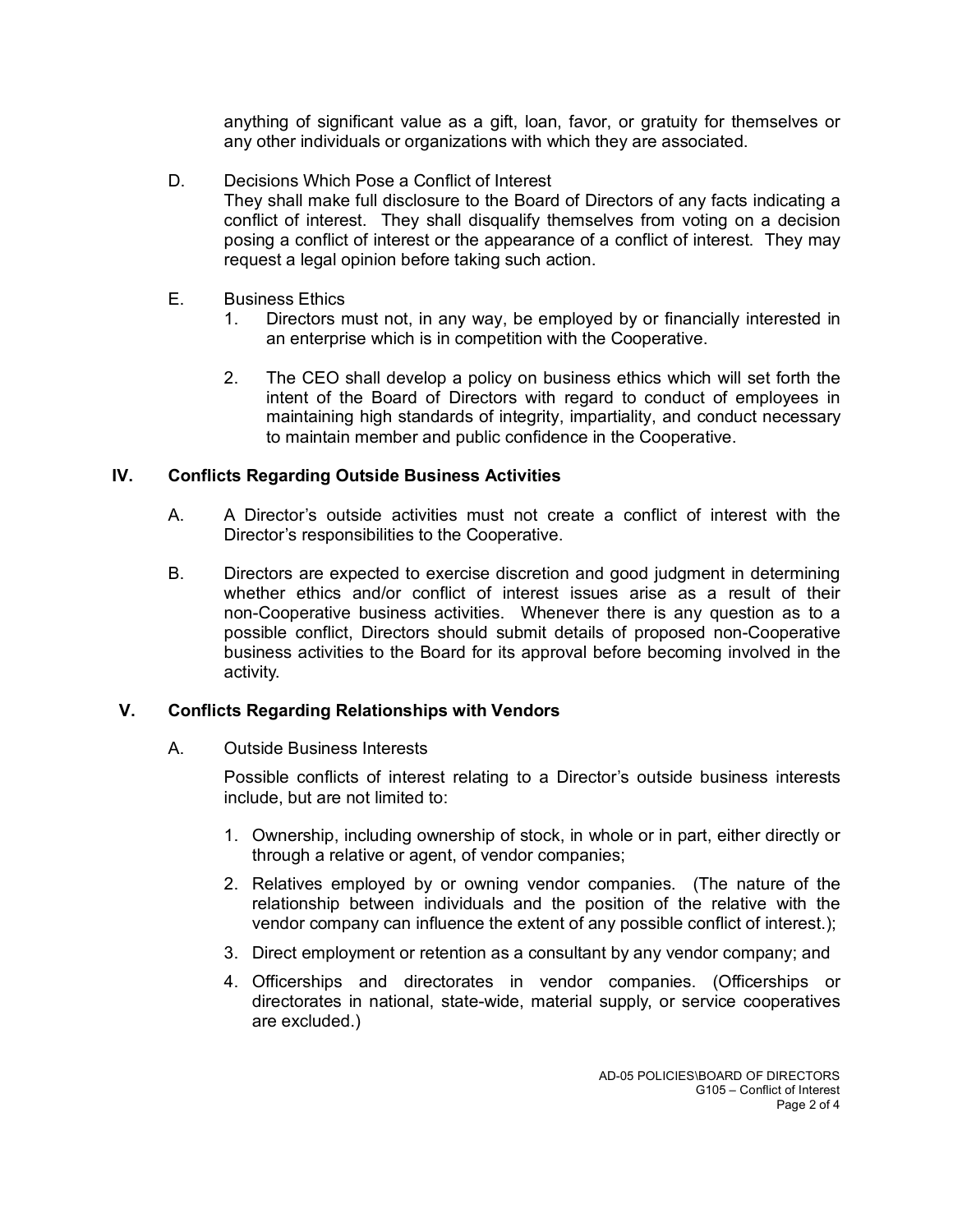B. Directors or Former Directors as Vendors or Subcontractors

Purchase orders and subcontracts may not be awarded to a Director or to a partnership or corporation in which a Director is a principal or major stockholder, unless there has been full disclosure and the interested Director does not vote on the decision.

C. Gifts, Favors, and Entertainment

It is the policy of the Cooperative that gifts, favors, and excessive entertainment has no place in the conduct of business and should be discouraged. Accordingly, Directors are expected to:

- 1. Adopt the Cooperative policy as their own and make this policy known by their actions, communications, and deeds; and
- 2. Courteously decline or return any excessive gift, favor, or offer of entertainment. It is recognized that it is common trade practice to offer advertising novelties of insignificant value (pencils, pens, coffee mugs, and the like). These advertising novelties are acceptable. Whether or not an item can be considered an advertising novelty depends on the degree of prominence in which the vendor's name or trademark is displayed and the value of the item. Tickets for baseball, basketball, and football games and all other forms of entertainment may be accepted, if not excessive. A perishable gift, if it is excessive, may be contributed to a charitable organization in the name of the supplier. The supplier should receive written notification of the donation.
- D. Business Meals

Business oriented luncheon and dinner engagements with suppliers are allowed as long as the Director does not feel obligated to the supplier as a result.

E. Financial Dealings with Suppliers

Directors must avoid any financial dealings, direct or indirect, with suppliers or their representatives including, but not limited to:

- 1. Loans;
- 2. Gambling or participating in contests;
- 3. Investment in supplier companies;
- 4. Use of real or personal property of a vendor, vendor's employee, or vendor's representative; and
- 5. Business or investment dealings with a vendor, vendor's employee, or vendor's representative, such as joint ownership of investment real estate, joint ownership of other companies, and so forth.
- F. Trips to Vendor Facilities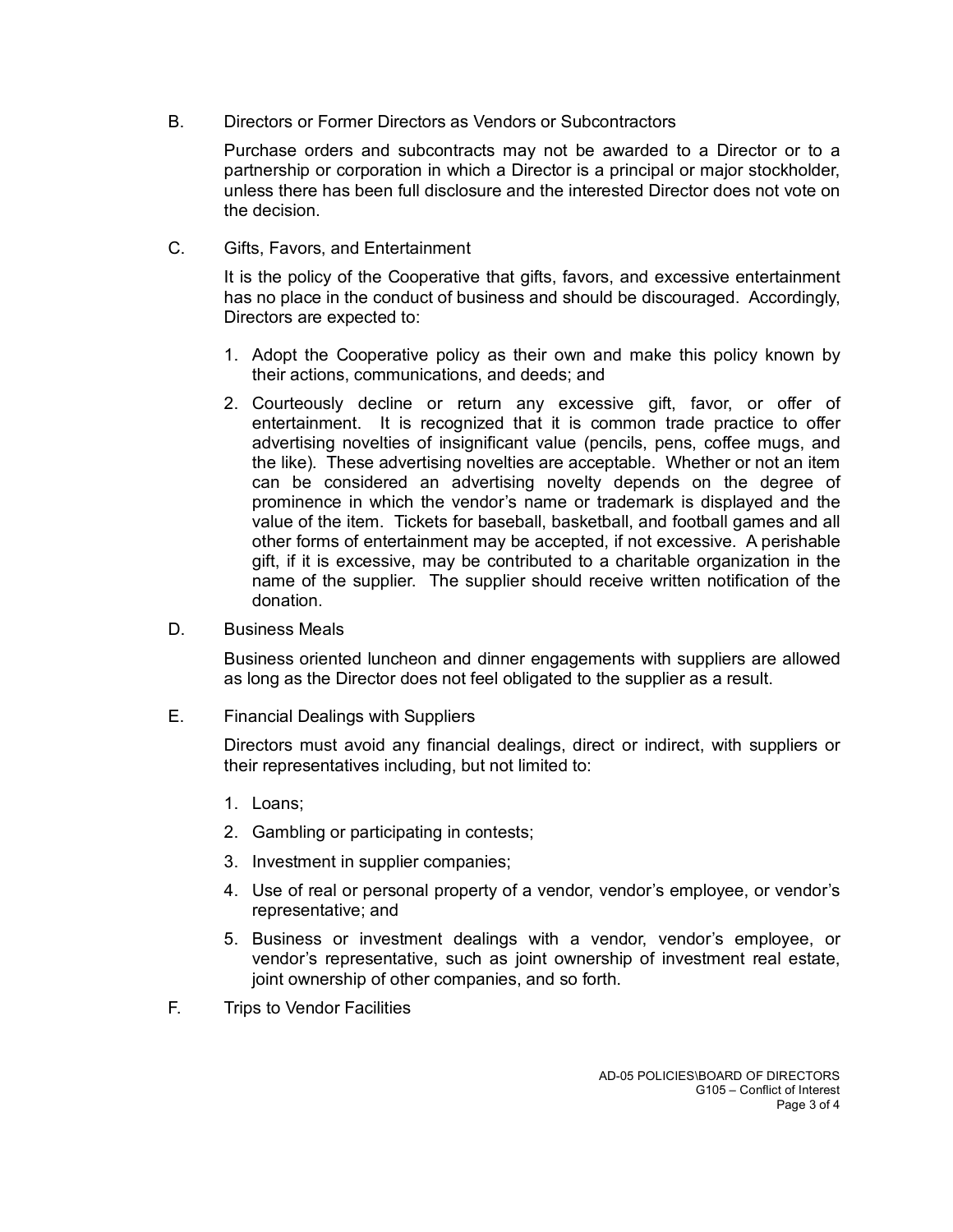Suppliers should not be permitted to pay for hotel and travel expenses of Directors.

## **VI. Responsibility**

A. CEO

The CEO shall provide assistance to the Board of Directors to assure compliance with this policy. The CEO shall also develop and enforce an appropriate management policy relating to conflicts of interest of employees.

#### B. Legal Counsel

Legal Counsel engaged by the Cooperative or the Board shall advise individual Board members and/or the Board of Directors regarding compliance with this policy but shall not represent individual Board members.

#### C. Board of Directors

The Board of Directors shall review compliance with this policy and counsel with any Board member as the situation may require. The Board of Directors shall assure, to the extent possible, that the Cooperative is not damaged or compromised because of the existence of a conflict of interest on the part of Board members.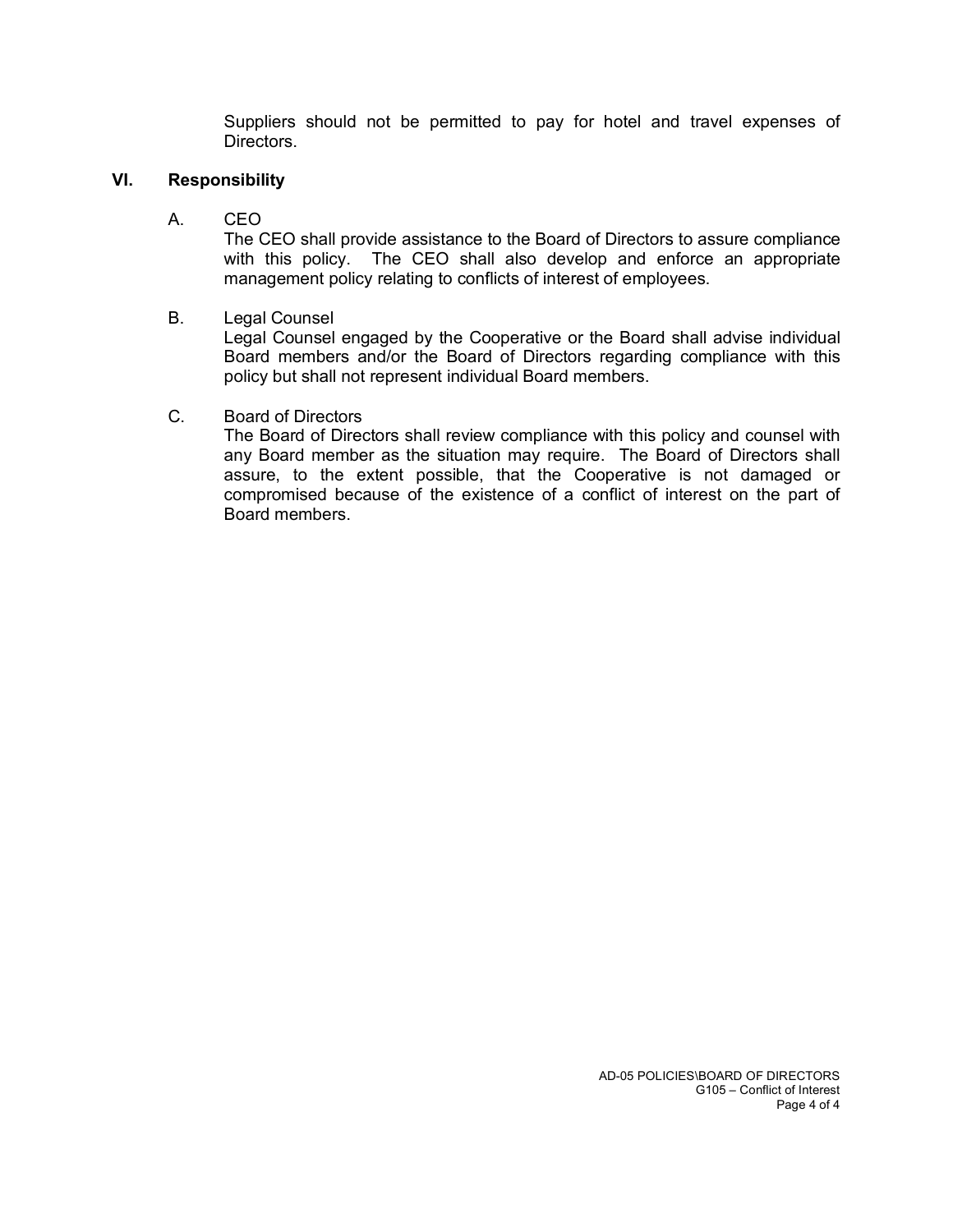**G108 – Functions of the Board of Directors** Effective Date:May 10, 2007 Revised Date: October 24, 2017

#### **I. Purpose**

- A. Establish, clarify, and interpret the responsibilities and authorities of the Board of Directors as set forth by law, the Articles of Incorporation, the Bylaws, and accepted business principles.
- B. Provide guidance to individual Directors in the performance of their duties and responsibilities.
- C. Provide guidance to the member-owners in the selection of Directors.

### **II. Policy Content**

The Board of Directors derives its authority from, and is directly accountable to, the member-owners of the Cooperative. The Board of Directors is empowered by them and required by law to institute such actions as are necessary to attain the objectives of the Cooperative by the protection of its rights, interests, and assets, except such actions which by law, the Articles of Incorporation, or the Bylaws are conferred upon or reserved to the members. Therefore, it shall be the policy of the Board of Directors of the Cooperative to use the following outline of relationships and responsibilities as guidelines for action and behavior as individual and collective members of the Board of Directors in fulfilling its responsibilities and obligations to the member-owners of the Cooperatives.

#### **III. Provisions**

The following provisions apply to this policy:

- A. Relationships
	- 1. The Board of Directors reports to:
		- a. As a Board the member-owners; and
		- b. As individuals the President as the chief presiding officer, or, in his/her absence, the Vice-President.
	- 2. The Board of Directors directs:
		- a. All committees of the Board of Directors; and
		- b. The CEO.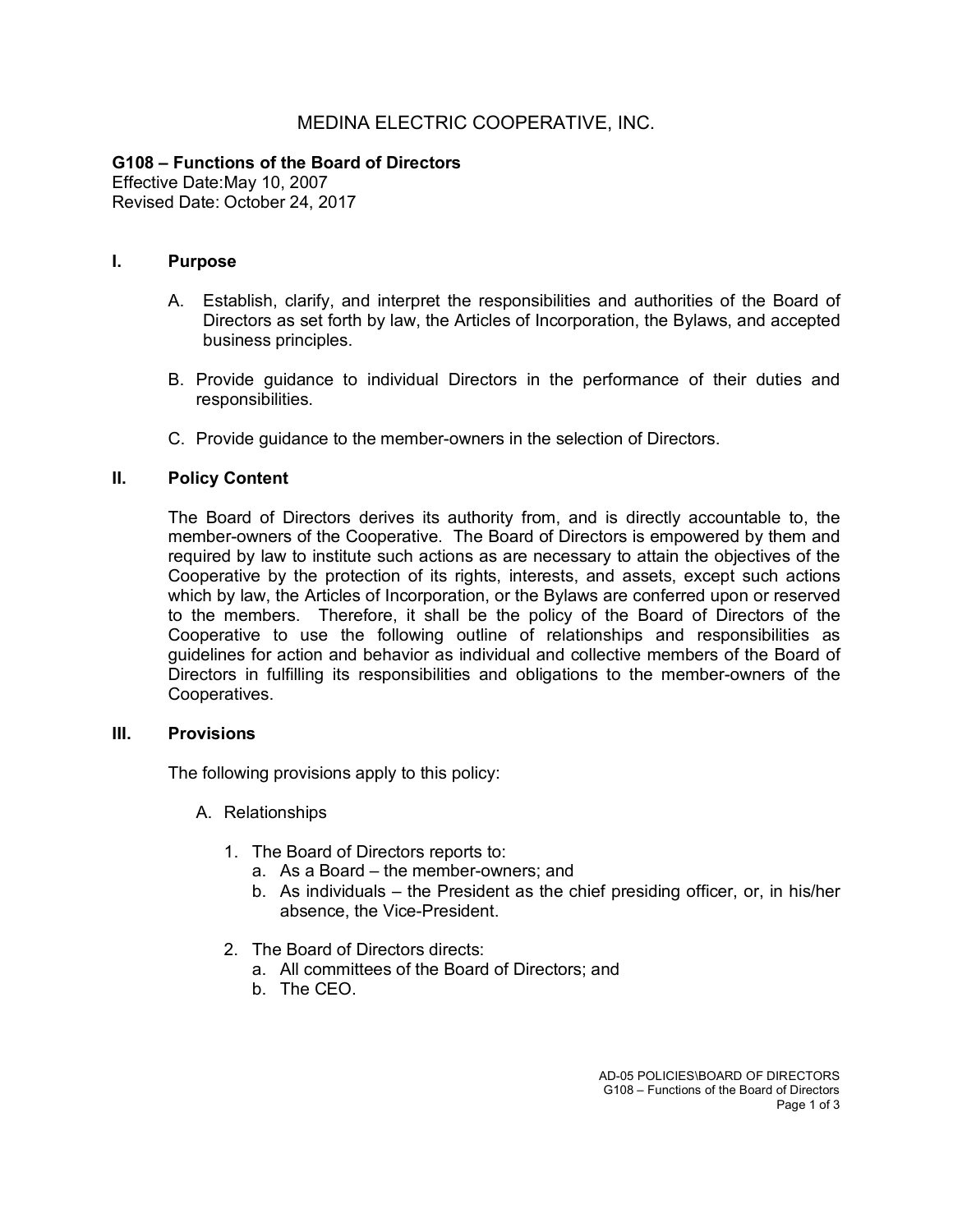B. Responsibilities

The Board of Directors is expected to fulfill the following responsibilities:

- 1. Maintain the legal entity of the Cooperative by:
	- a. Complying with the provisions of the Articles of Incorporation, Bylaws, and regulatory and contractual requirements placed upon the Cooperative by, but not limited to, federal, state, and local statutes and ordinances, and the regulations of federal, state, and local commissions and agencies;
	- b. Revising the Cooperative's Bylaws as necessary or required;
	- c. Executing, or having executed, all necessary legal contracts; and
	- d. Designating individuals authorized to sign checks, drafts, etc. as necessary in accordance with the Bylaws.
- 2. Act as trustee for the member-owners by:
	- a. Protecting the assets and interests of the Cooperative;
	- b. Complying fully with the provisions of the Bylaws and policies;
	- c. Assisting new members of the Board of Directors to become oriented in their responsibilities;
	- d. Maintaining or having maintained full and accurate minutes of official Board of Directors and membership meetings;
	- e. Informing or having the members informed of the objectives, plans, and programs of the Cooperative;
	- f. Participating in activities which enhance the prestige of the Cooperative and help to fulfill its corporate obligation to the area it serves; and
	- g. Keeping informed and improving their knowledge and skills as members of the Board of Directors and using their knowledge and skills to contribute to the effective oversight of the Cooperative.
- 3. Provide organization and operational direction by:
	- a. Formulating, approving, and periodically reviewing governance policies for the operation of the Cooperative; and
	- b. Selecting a CEO and delegating to him/her the responsibility and authority for the operation of the Cooperative within the limits of the governance policies established by the Board of Directors.
		- i. The Board of Directors shall be responsible for seeing that the performance of the CEO is appraised in September of each year so that all Board members participating in the appraisal will have had as close to a full year of interacting with and observing the CEO's performance as possible. Procedures for performing the appraisal will be provided to Board members at the July Board meeting. The appraisal shall include a recommendation on a salary adjustment when appropriate. The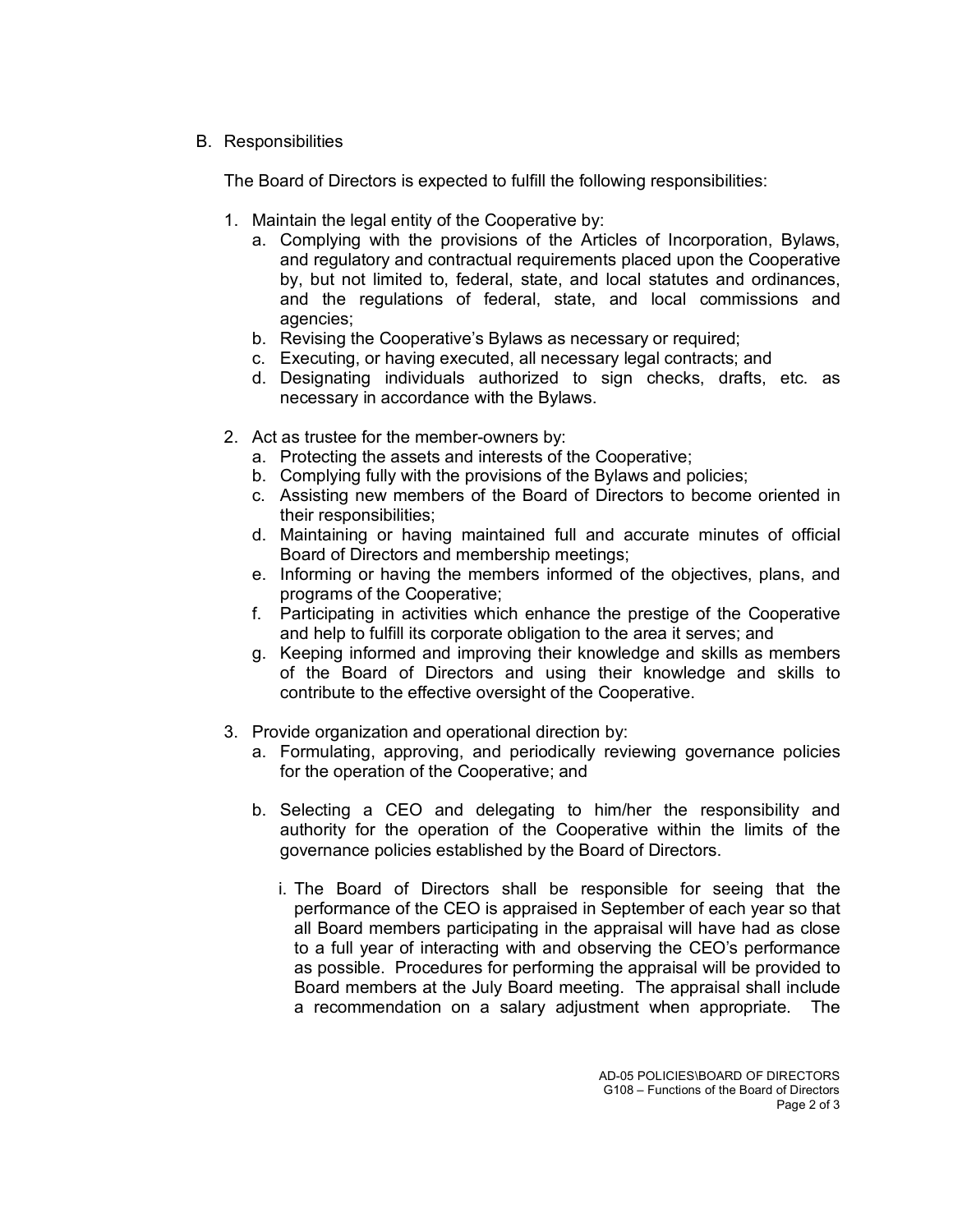results of the appraisal will be discussed with the CEO by the entire board.

- ii. Succession planning in the event of the retirement/resignation or sudden loss of the CEO shall be the responsibility of the Board of Directors in accordance with the CEO Succession Planning Policy.
- 4. Consider and adopt or approve in consultation with the CEO:
	- a. Retail rates and classifications;
	- b. Terms and conditions governing the provisions of electrical service to members;
	- c. Plans for meetings of members;
	- d. Basic organization structure and wage and salary plan;
	- e. Employee benefit program;
	- f. Selection of legal, accounting, and other consultants who report directly to the board;
	- g. Long and short range financial and engineering plans as required and necessary for the maintenance of the economic feasibility of the Cooperative;
	- h. Annual work plans and operating budget; and
	- i. Plans for investment decisions or partnering in joint ventures with others to provide other products and services.
- 5. Provide the continuing operating and capital requirements of the Cooperative by:
	- a. Considering the results of studies and recommendations prepared by the CEO;
	- b. Adopting rate changes and financial practices necessary to provide operating requirements; and
	- c. Initiating loan applications.
- 6. Establish and periodically review measures and controls as recommended by the CEO to:
	- a. Prevent unauthorized action;
	- b. Determine progress in major areas
	- c. Predict trends;
	- d. Determine where changes should be made;
	- e. Measure performance in relation to goals, plans, and budget; and
	- f. Measure the Board of Directors' attainment of the stated objectives of the Cooperative.

### **IV. Responsibility**

The Board of Directors is responsible for the administration of this policy.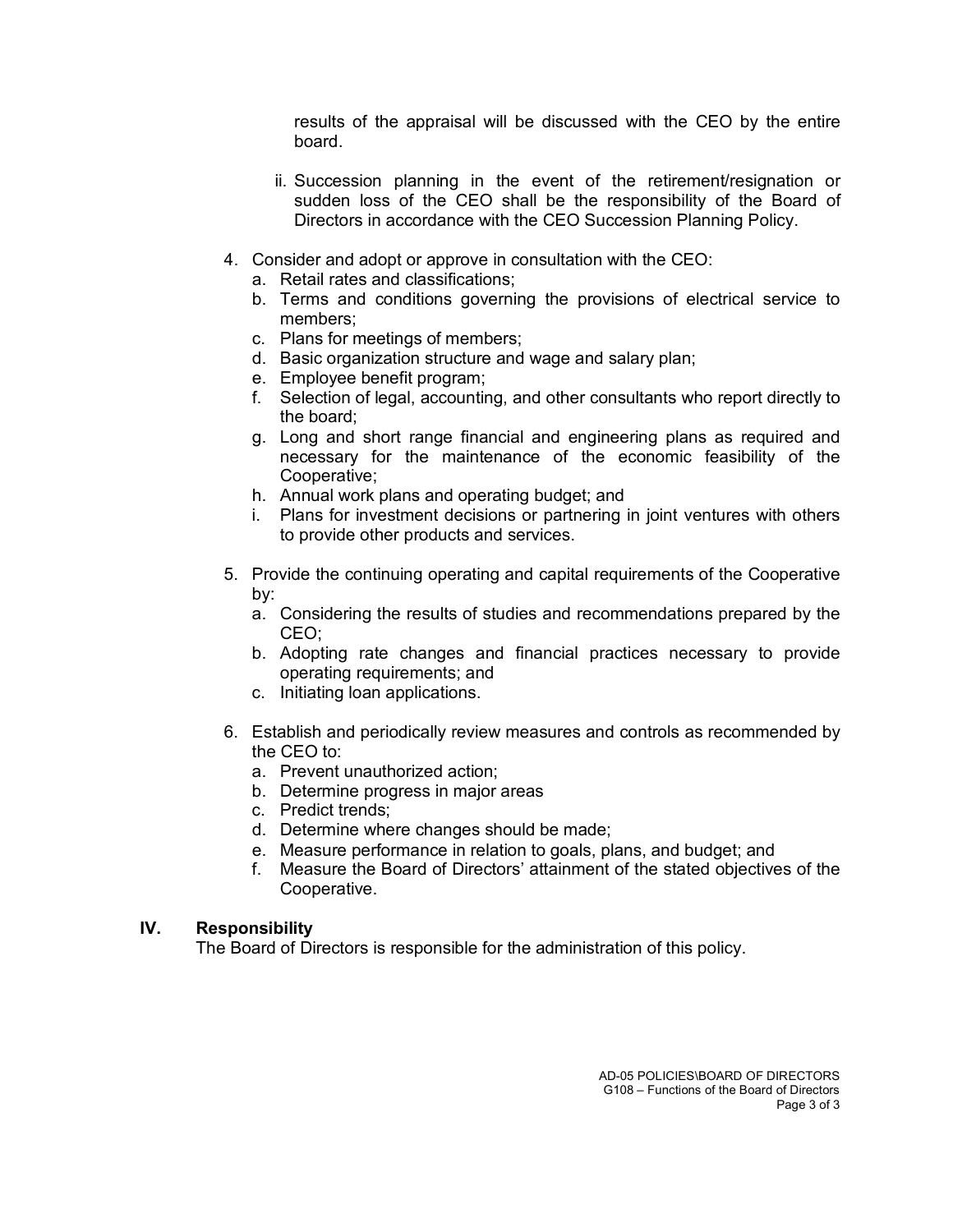#### **G114 – Membership Rights and Privileges of Employees and Directors** Effective Date:July 14, 2010

Revised Date: October 24, 2017

#### **I. Purpose**

To identify and clarify the membership rights and privileges, and certain restrictions thereon, available to those individuals who are not only members of the Cooperative but who also serve on the Board of Directors or are employed by the Cooperative.

#### **II. Policy Content**

The purpose of the Cooperative is to provide a service to the membership. The Cooperative is governed by a Board of Directors. Each Director agrees to serve the membership if elected. Directors receive reimbursement for expenses and a per diem for time devoted to serving the Cooperative. In order to accomplish its purpose, the Cooperative must employ competent and motivated employees. Employees are compensated for their service through a wage and benefit program. Due to the rural nature of the Cooperative service area, the Cooperative employs a large number of Cooperative members. Individuals are entitled to certain rights and privileges by virtue of membership in the Cooperative. Directors and employees who are members receive compensation for their service and therefore should not receive certain of the membership rights and privileges otherwise generally afforded to the members of the Cooperative. Accordingly, as more particularly described below, certain membership rights and privileges are superseded by the employee or Director relationship and compensation or per diem received from the Cooperative.

Some of the membership rights and privileges generally afforded to the members of the Cooperative include: the ability to attend the annual meeting or vote in the director election; the chance to win door prizes such as merchandise, cash or energy credits offered as part of member meetings; and the opportunity to serve on a member committee. This policy strives to eliminate the appearance of impropriety, potentially awkward situations, and/or misperceptions which could occur if Directors or employees were afforded certain rights and privileges of membership.

#### **III. Provisions**

- A. For the purpose of this policy, immediate family shall be defined as a member's spouse, child or anyone residing in the member's household.
- B. The following membership rights and privileges shall not be available to Cooperative members or their immediate family (as defined above), if such member is also employed by the Cooperative:
	- a. Participation in a member survey or focus group
	- b. Service as an officer of the District Nominating Meeting.
	- c. Service on a member committee)
	- d. The right to receive a door prize (including cash, products or energy credits)